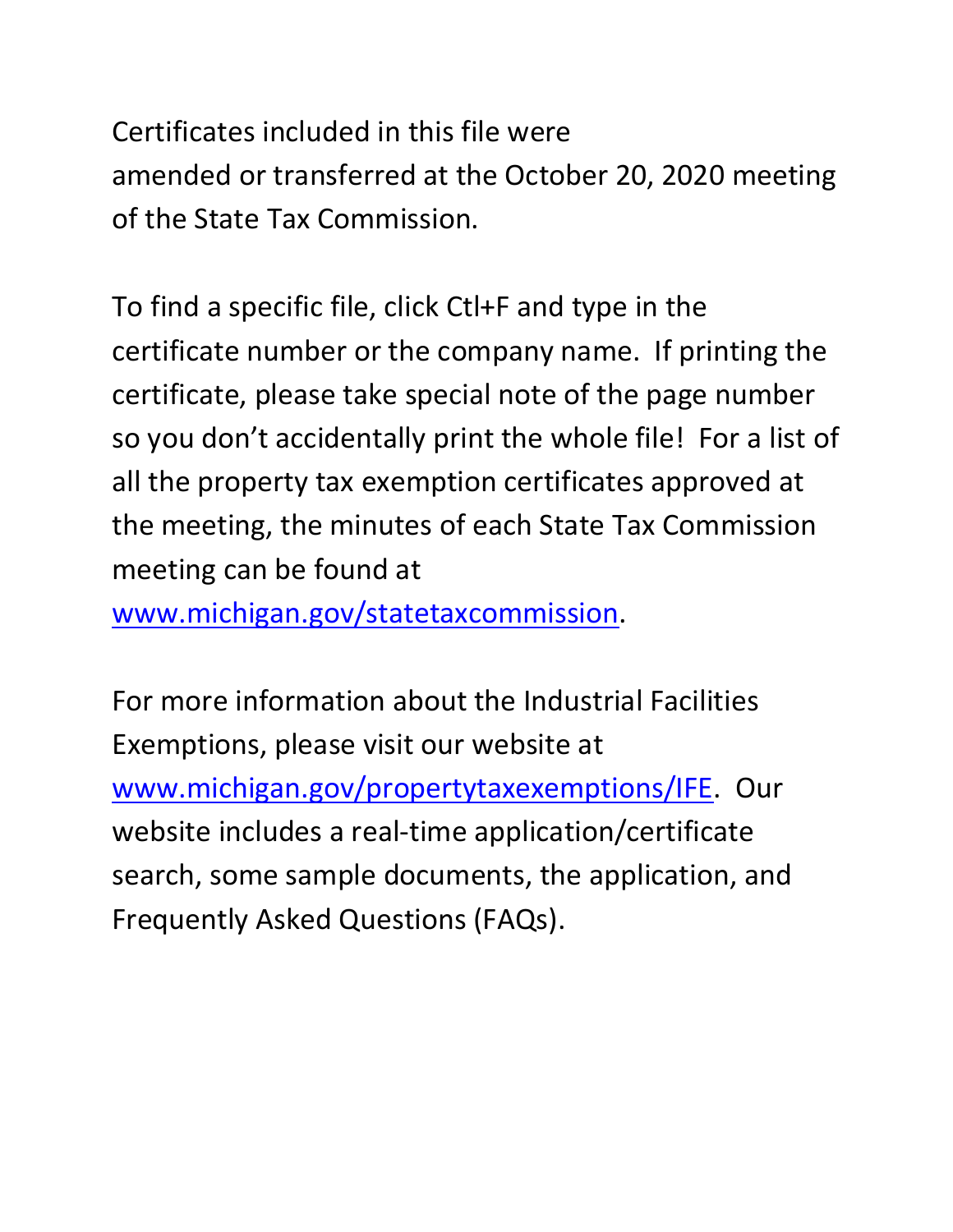

October 29, 2020

 Pittsburgh, PA 15238 258 Kappa Drive Martin Robotic Welded Parts, LLC 258 Kappa Drive

Dear Sir/Madam:

Pursuant to the requirements of Public Act 198 of 1974, as amended, the State Tax Commission has issued an amended Industrial Facility Exemption Certificate numbered 2009-091, to Robotic Welded Parts, LLC, located in the City of Clare, Clare County. This revised certificate was issued on October 20, 2020, when the Commission approved the request considered and approved the request to transfer the certificate from 201 W. 3<sup>rd</sup> Street to 314 E.  $4<sup>th</sup>$  Street.

The investment amounts approved are as follows:

Real Property: \$0

Personal Property: \$446,993

The State Education Tax to be levied for this certificate is 6 mills\*.

In accordance with MCL 24.304, the local unit of government or applicant has sixty days from the date of this letter to request a hearing to correct an error contained in the enclosed certificate.

 Notification of completion of this project shall be filed with the Commission within 30 days of project completion. Within 90 days of project completion, a report of final costs shall be filed with the assessing officer of the local unit and the Commission.

 If you have further questions regarding the issuance of this industrial facility exemption certificate, please call 517-335-7460.

Sincerely,

David A. Buick, Executive Director State Tax Commission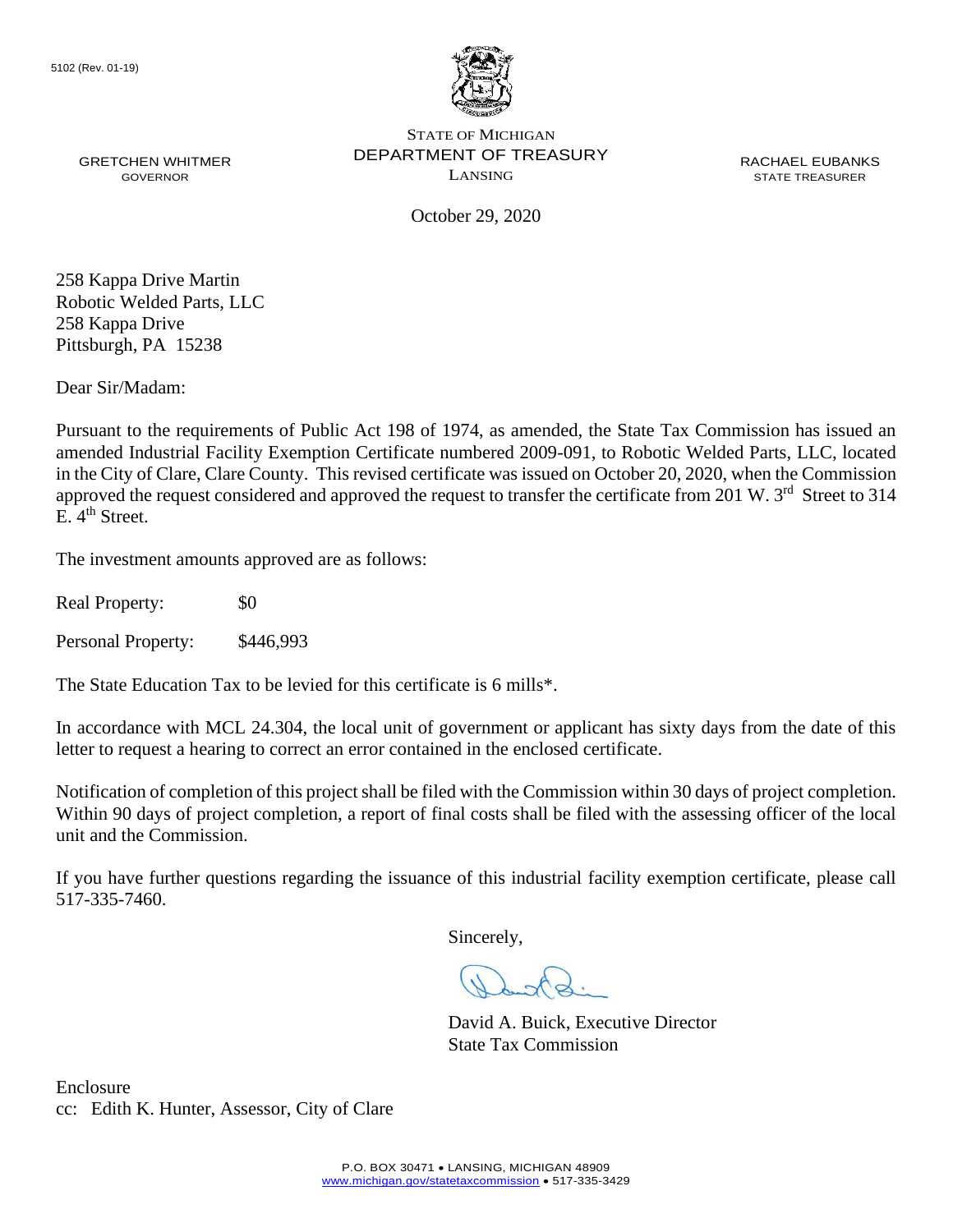## **Industrial Facilities Exemption Certificate**

Certificate No. **2009-091 Amended** 

 Pursuant to the provisions of Public Act 198 of 1974, as amended, the State Tax Commission hereby finds that the industrial property, as described in the approved application, hereafter referred to as the industrial facility, owned or leased by **Robotic Welded Parts, LLC**, and located  at **314 E Fourth Street**, City of Clare, County of Clare, Michigan, within a Plant Rehabilitation District or Industrial Development District, is intended for the construction/installation of new industrial property or for the purpose of restoration or replacement of obsolete industrial property, and complies with Section 9 and other provisions of the act.

 Therefore, as provided by MCL 207.551 to 207.572, inclusive, the State Tax Commission hereby certifies the industrial property as a **new facility**.

 This certificate provides the authority for the assessor to exempt the industrial facility for which this Industrial Facilities Exemption Certificate is in effect, but not the land on which the facility is located, from ad valorem taxation. This certificate further provides the authority to levy a specific tax known as the Industrial Facilities Tax.

 This certificate, unless revoked by order of the State Tax Commission as provided by Public Act 198 of 1974, as amended, shall remain in force for a period of **0** year(s) for real property and **12**  for personal property**;** 

 **Personal property component: Beginning December 31, 2009, and ending December 30, 2021.** 

 **The State Education Tax to be levied for the personal property component of this certificate is 6 mills, unless exempted by MCL 207.564(4) which was enacted with the creation of the Michigan Business Tax.\*** 

This Industrial Facilities Exemption Certificate is issued on **May 11, 2009** 

 supersedes all previously issued certificates. This amended Industrial Facilities Exemption Certificate is issued on **October 20, 2020**, and





eggy & Nolde

Peggy L. Nolde, Chairperson State Tax Commission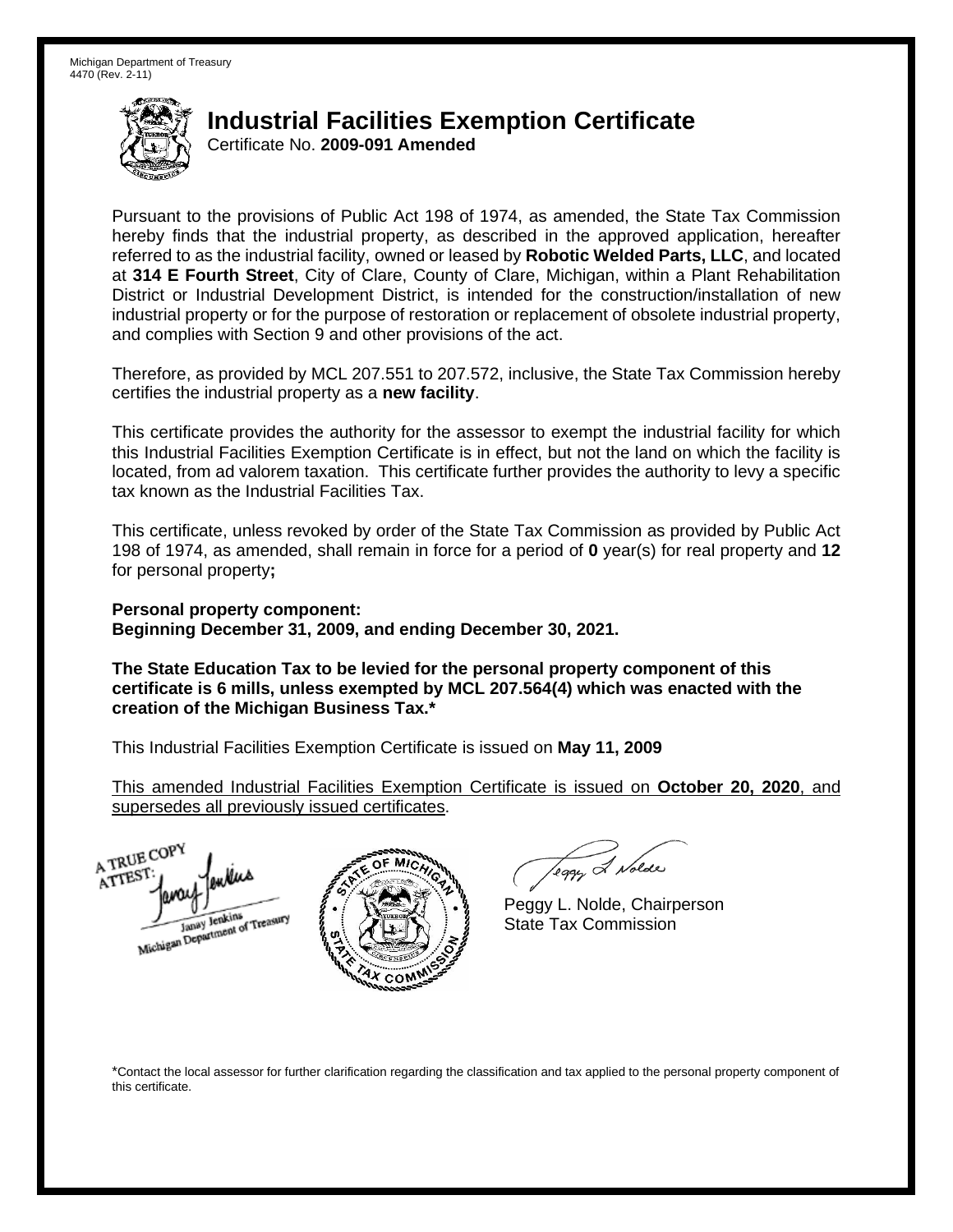

October 29, 2020

 Pittsburgh, PA 15238 258 Kappa Drive Martin Robotic Welded Parts, LLC 258 Kappa Drive

Dear Sir/Madam:

 considered and approved the request to transfer the certificate from Robotic Welded Parts, LLC due to a change Pursuant to the requirements of Public Act 198 of 1974, as amended, the State Tax Commission has issued an amended Industrial Facility Exemption Certificate numbered 2011-024, to Robotic Welded Parts, LLC, located in the City of Clare, Clare County. This revised certificate was issued on October 20, 2020, when the Commission of ownership.

The investment amounts approved are as follows:

Real Property: \$0

Personal Property: \$519,400

The State Education Tax to be levied for this certificate is 6 mills\*.

In accordance with MCL 24.304, the local unit of government or applicant has sixty days from the date of this letter to request a hearing to correct an error contained in the enclosed certificate.

 Notification of completion of this project shall be filed with the Commission within 30 days of project completion. Within 90 days of project completion, a report of final costs shall be filed with the assessing officer of the local unit and the Commission.

 If you have further questions regarding the issuance of this industrial facility exemption certificate, please call 517-335-7460.

Sincerely,

David A. Buick, Executive Director State Tax Commission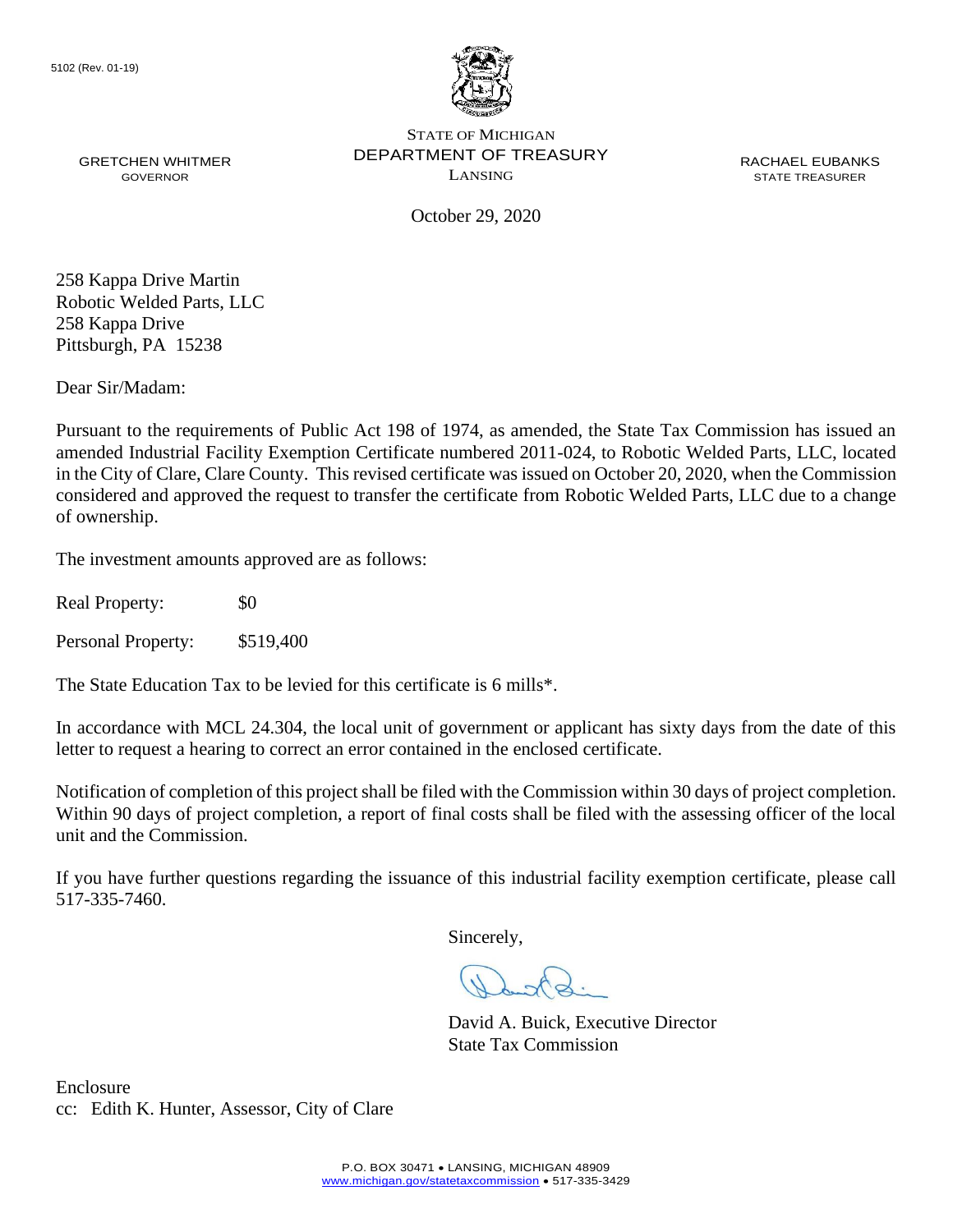## **Industrial Facilities Exemption Certificate**

Certificate No. **2011-024 Amended** 

 Pursuant to the provisions of Public Act 198 of 1974, as amended, the State Tax Commission hereby finds that the industrial property, as described in the approved application, hereafter referred to as the industrial facility, owned or leased by **Robotic Welded Parts, LLC**, and located at **314 E. Fourth Street**, City of Clare, County of Clare, Michigan, within a Plant Rehabilitation District or Industrial Development District, is intended for the construction/installation of new industrial property or for the purpose of restoration or replacement of obsolete industrial property, and complies with Section 9 and other provisions of the act.

 Therefore, as provided by MCL 207.551 to 207.572, inclusive, the State Tax Commission hereby certifies the industrial property as a **new facility**.

 This certificate provides the authority for the assessor to exempt the industrial facility for which this Industrial Facilities Exemption Certificate is in effect, but not the land on which the facility is located, from ad valorem taxation. This certificate further provides the authority to levy a specific tax known as the Industrial Facilities Tax.

 This certificate, unless revoked by order of the State Tax Commission as provided by Public Act 198 of 1974, as amended, shall remain in force for a period of **0** year(s) for real property and **12**  for personal property**;** 

 **Personal property component: Beginning December 31, 2011, and ending December 30, 2023.** 

 **The State Education Tax to be levied for the personal property component of this certificate is 6 mills, unless exempted by MCL 207.564(4) which was enacted with the creation of the Michigan Business Tax.\*** 

 This Industrial Facilities Exemption Certificate is issued on **April 21, 2011.** 

 supersedes all previously issued certificates. This amended Industrial Facilities Exemption Certificate is issued on **October 20, 2020**, and





eggy & Nolde

 Peggy L. Nolde, Chairperson State Tax Commission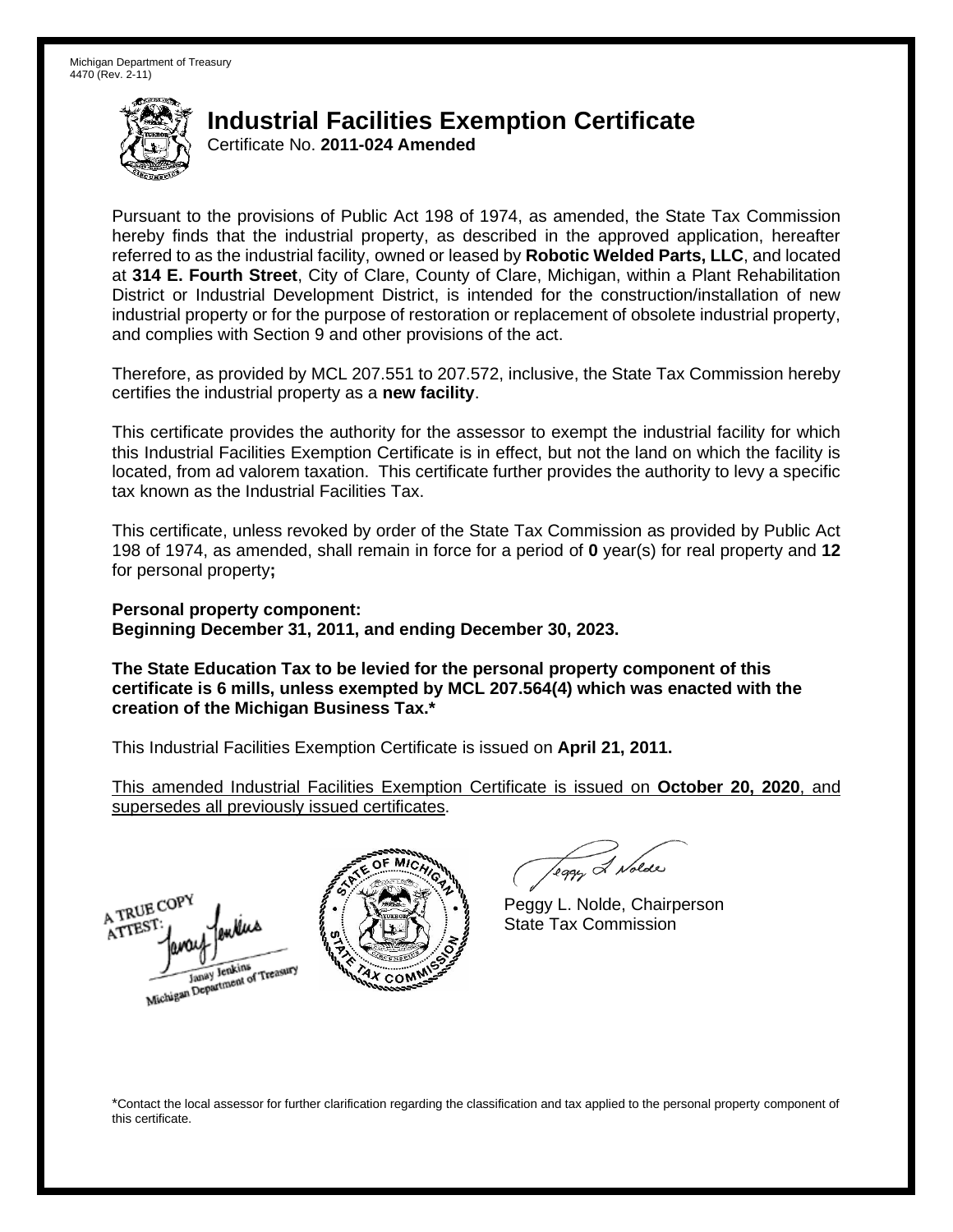

October 29, 2020

Bryan Howard Proos Manufacturing, LLC 2555 Oak Industrial Drive, NE, Suite A Grand Rapids, MI 49505

Dear Sir/Madam:

Pursuant to the requirements of Public Act 198 of 1974, as amended, the State Tax Commission has issued an amended Industrial Facility Exemption Certificate numbered 2011-583, to Proos Manufacturing, LLC, located in the City of Grand Rapids, Kent County. This revised certificate was issued on October 20, 2020, when the Commission considered and approved the request to transfer the certificate from Proos Manufacturing, Inc..

The investment amounts approved are as follows:

Real Property:  $\$0$ 

Personal Property: \$805,000

The State Education Tax to be levied for this certificate is 6 mills\*.

In accordance with MCL 24.304, the local unit of government or applicant has sixty days from the date of this letter to request a hearing to correct an error contained in the enclosed certificate.

 Notification of completion of this project shall be filed with the Commission within 30 days of project completion. Within 90 days of project completion, a report of final costs shall be filed with the assessing officer of the local unit and the Commission.

 If you have further questions regarding the issuance of this industrial facility exemption certificate, please call 517-335-7460.

Sincerely,

David A. Buick, Executive Director State Tax Commission

Enclosure cc: Paula A. Grivins-Jastifer, Assessor, City of Grand Rapids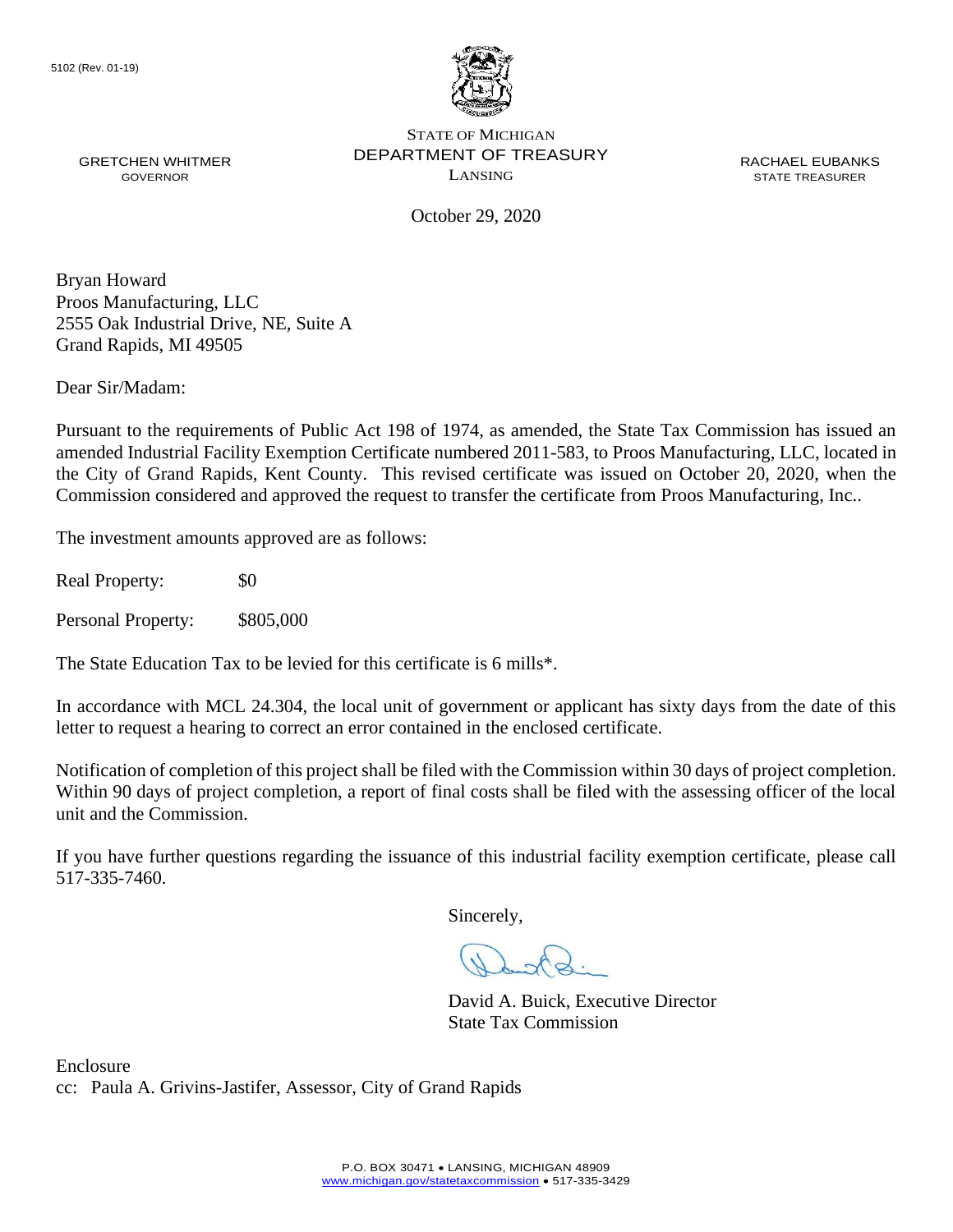## **Industrial Facilities Exemption Certificate**

Certificate No. **2011-583 Amended** 

 Pursuant to the provisions of Public Act 198 of 1974, as amended, the State Tax Commission hereby finds that the industrial property, as described in the approved application, hereafter referred to as the industrial facility, owned or leased by **Proos Manufacturing, LLC**, and located  at **2555 Oak Industrial Drive, NE, Suite A**, City of Grand Rapids, County of Kent, Michigan, within a Plant Rehabilitation District or Industrial Development District, is intended for the construction/installation of new industrial property or for the purpose of restoration or replacement of obsolete industrial property, and complies with Section 9 and other provisions of the act.

 Therefore, as provided by MCL 207.551 to 207.572, inclusive, the State Tax Commission hereby certifies the industrial property as a **new facility**.

 This certificate provides the authority for the assessor to exempt the industrial facility for which this Industrial Facilities Exemption Certificate is in effect, but not the land on which the facility is located, from ad valorem taxation. This certificate further provides the authority to levy a specific tax known as the Industrial Facilities Tax.

 This certificate, unless revoked by order of the State Tax Commission as provided by Public Act 198 of 1974, as amended, shall remain in force for a period of **0** year(s) for real property and **12**  for personal property**;** 

 **Personal property component: Beginning December 31, 2011, and ending December 30, 2025.** 

 **The State Education Tax to be levied for the personal property component of this certificate is 6 mills, unless exempted by MCL 207.564(4) which was enacted with the creation of the Michigan Business Tax.\*** 

 This Industrial Facilities Exemption Certificate is issued on **December 20, 2011** 

 supersedes all previously issued certificates. This amended Industrial Facilities Exemption Certificate is issued on **October 20, 2020**, and





eggy & Nolde

 Peggy L. Nolde, Chairperson State Tax Commission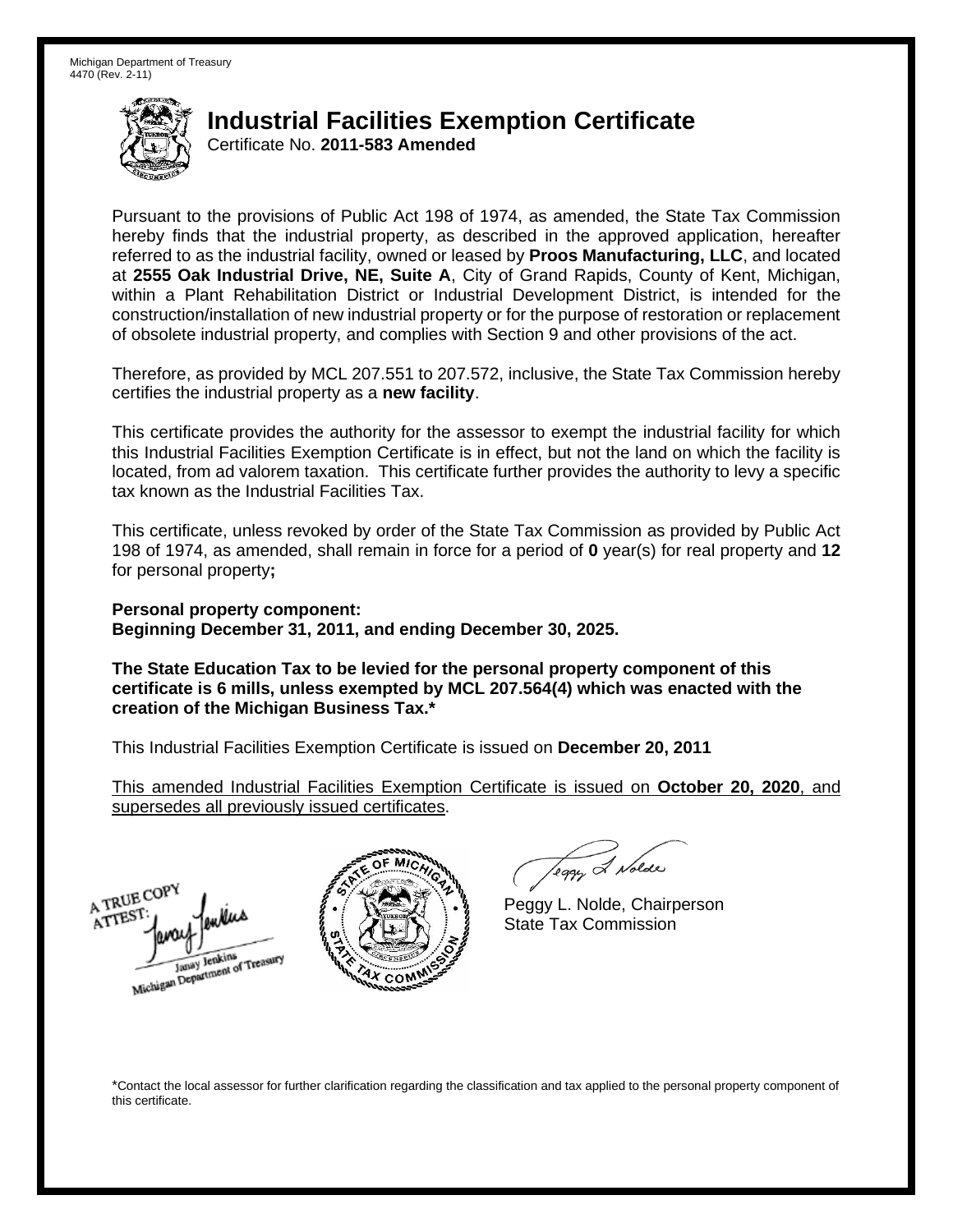

October 29, 2020

258 Kappa Drive Martin Robotic Welded Parts, LLC 258 Kappa Drive Pittsburgh, PA 15238

Dear Sir/Madam:

 considered and approved the request to transfer the certificate from Robotic Welded Parts, LLC due to a change Pursuant to the requirements of Public Act 198 of 1974, as amended, the State Tax Commission has issued an amended Industrial Facility Exemption Certificate numbered 2012-088, to Robotic Welded Parts, LLC, located in the City of Clare, Clare County. This revised certificate was issued on October 20, 2020, when the Commission of ownership.

The investment amounts approved are as follows:

Real Property: \$0

Personal Property: \$454,586

The State Education Tax to be levied for this certificate is 6 mills\*.

In accordance with MCL 24.304, the local unit of government or applicant has sixty days from the date of this letter to request a hearing to correct an error contained in the enclosed certificate.

 Notification of completion of this project shall be filed with the Commission within 30 days of project completion. Within 90 days of project completion, a report of final costs shall be filed with the assessing officer of the local unit and the Commission.

 If you have further questions regarding the issuance of this industrial facility exemption certificate, please call 517-335-7460.

Sincerely,

David A. Buick, Executive Director State Tax Commission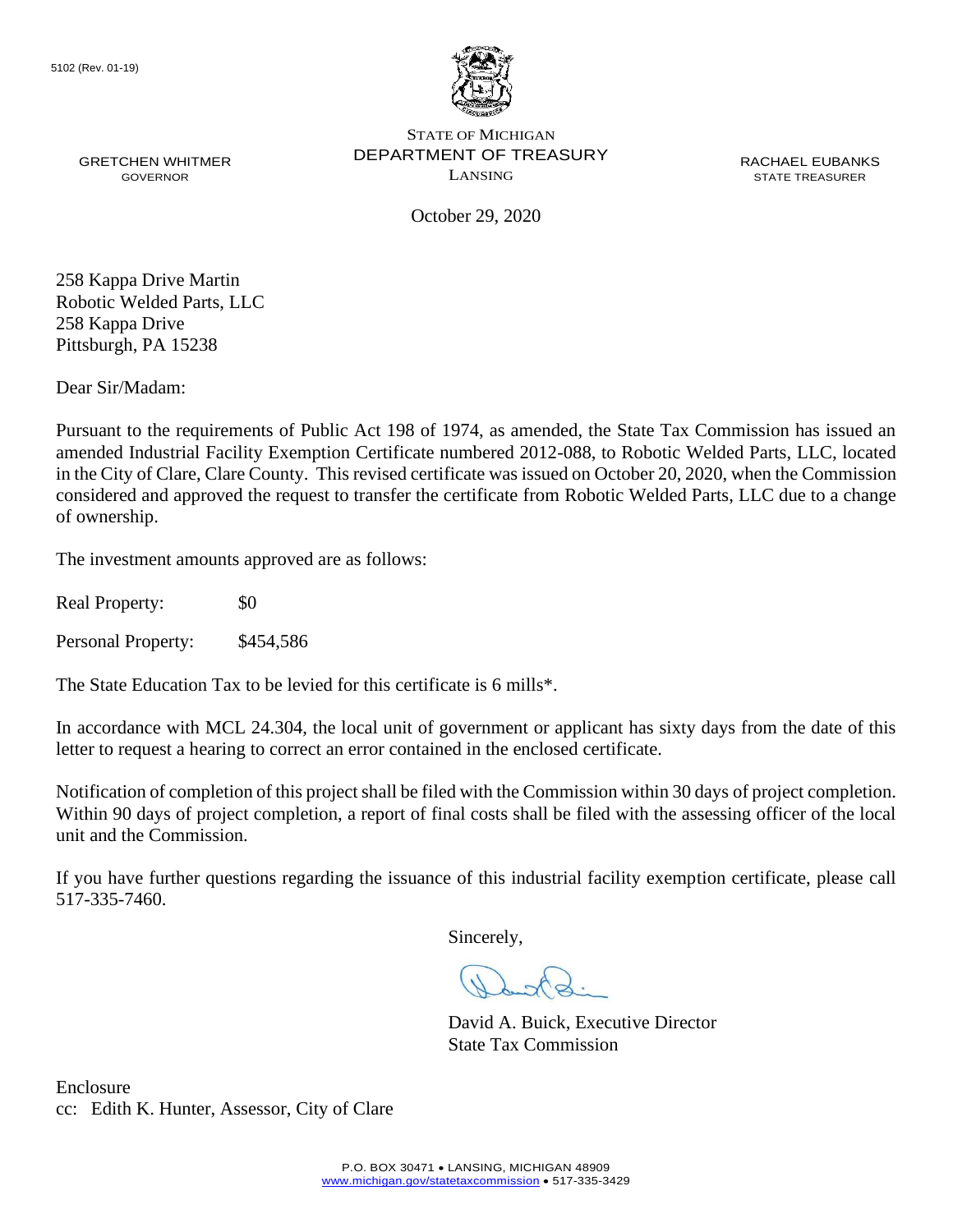# **Industrial Facilities Exemption Certificate**

Certificate No. **2012-088 Amended** 

 Pursuant to the provisions of Public Act 198 of 1974, as amended, the State Tax Commission hereby finds that the industrial property, as described in the approved application, hereafter referred to as the industrial facility, owned or leased by **Robotic Welded Parts, LLC**, and located at **314 E. 4th Street**, City of Clare, County of Clare, Michigan, within a Plant Rehabilitation District or Industrial Development District, is intended for the construction/installation of new industrial property or for the purpose of restoration or replacement of obsolete industrial property, and complies with Section 9 and other provisions of the act.

 Therefore, as provided by MCL 207.551 to 207.572, inclusive, the State Tax Commission hereby certifies the industrial property as a **new facility**.

 This certificate provides the authority for the assessor to exempt the industrial facility for which this Industrial Facilities Exemption Certificate is in effect, but not the land on which the facility is located, from ad valorem taxation. This certificate further provides the authority to levy a specific tax known as the Industrial Facilities Tax.

 This certificate, unless revoked by order of the State Tax Commission as provided by Public Act 198 of 1974, as amended, shall remain in force for a period of **0** year(s) for real property and **12**  for personal property**;** 

 **Personal property component: Beginning December 31, 2012, and ending December 30, 2024.** 

 **The State Education Tax to be levied for the personal property component of this certificate is 6 mills, unless exempted by MCL 207.564(4) which was enacted with the creation of the Michigan Business Tax.\*** 

 This Industrial Facilities Exemption Certificate is issued on **May 14, 2012** 

 supersedes all previously issued certificates. This amended Industrial Facilities Exemption Certificate is issued on **October 20, 2020**, and





eggy & Nolde

 Peggy L. Nolde, Chairperson State Tax Commission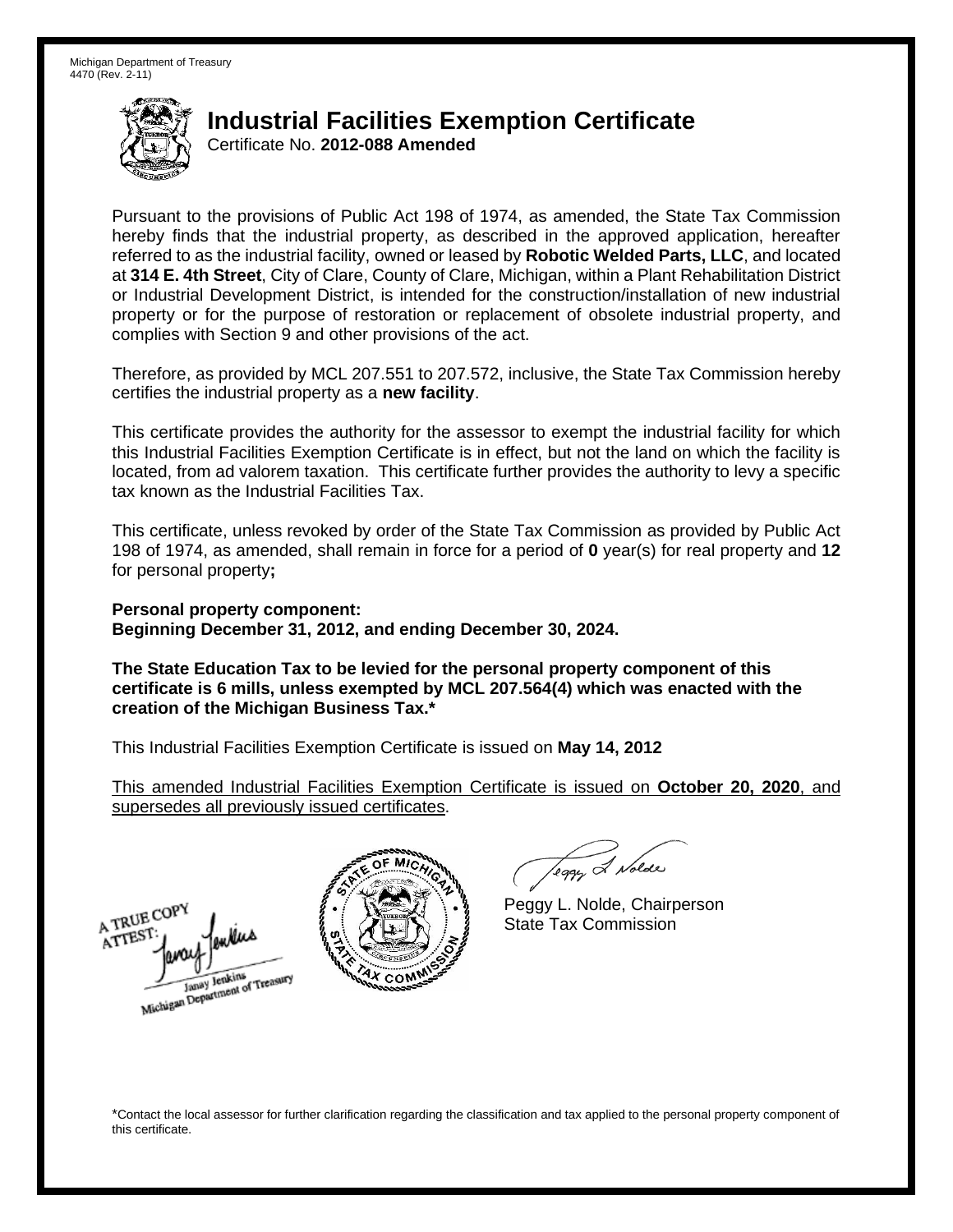

GRETCHEN WHITMER **EXECUTE DEPARTMENT OF TREASURY** THE RACHAEL EUBANKS STATE OF MICHIGAN GRETCHEN WHITMER **STATE THE CONFINITION CONTACT OF I REASUR** T<br>GOVERNOR GOVERNOR BOOKER STATE TREASURER

October 29, 2020

258 Kappa Drive Martin Robotic Welded Parts, LLC 258 Kappa Drive Pittsburgh, PA 15238

Dear Sir/Madam:

 considered and approved the request to transfer the certificate from Robotic Welded Parts, LLC due to a change Pursuant to the requirements of Public Act 198 of 1974, as amended, the State Tax Commission has issued an amended Industrial Facility Exemption Certificate numbered 2012-569, to Robotic Welded Parts, LLC, located in the City of Clare, Clare County. This revised certificate was issued on October 20, 2020, when the Commission of ownership.

The investment amounts approved are as follows:

Real Property: \$0

Personal Property: \$457,806

The State Education Tax to be levied for this certificate is 6 mills\*.

In accordance with MCL 24.304, the local unit of government or applicant has sixty days from the date of this letter to request a hearing to correct an error contained in the enclosed certificate.

 Notification of completion of this project shall be filed with the Commission within 30 days of project completion. Within 90 days of project completion, a report of final costs shall be filed with the assessing officer of the local unit and the Commission.

 If you have further questions regarding the issuance of this industrial facility exemption certificate, please call 517-335-7460.

Sincerely,

David A. Buick, Executive Director State Tax Commission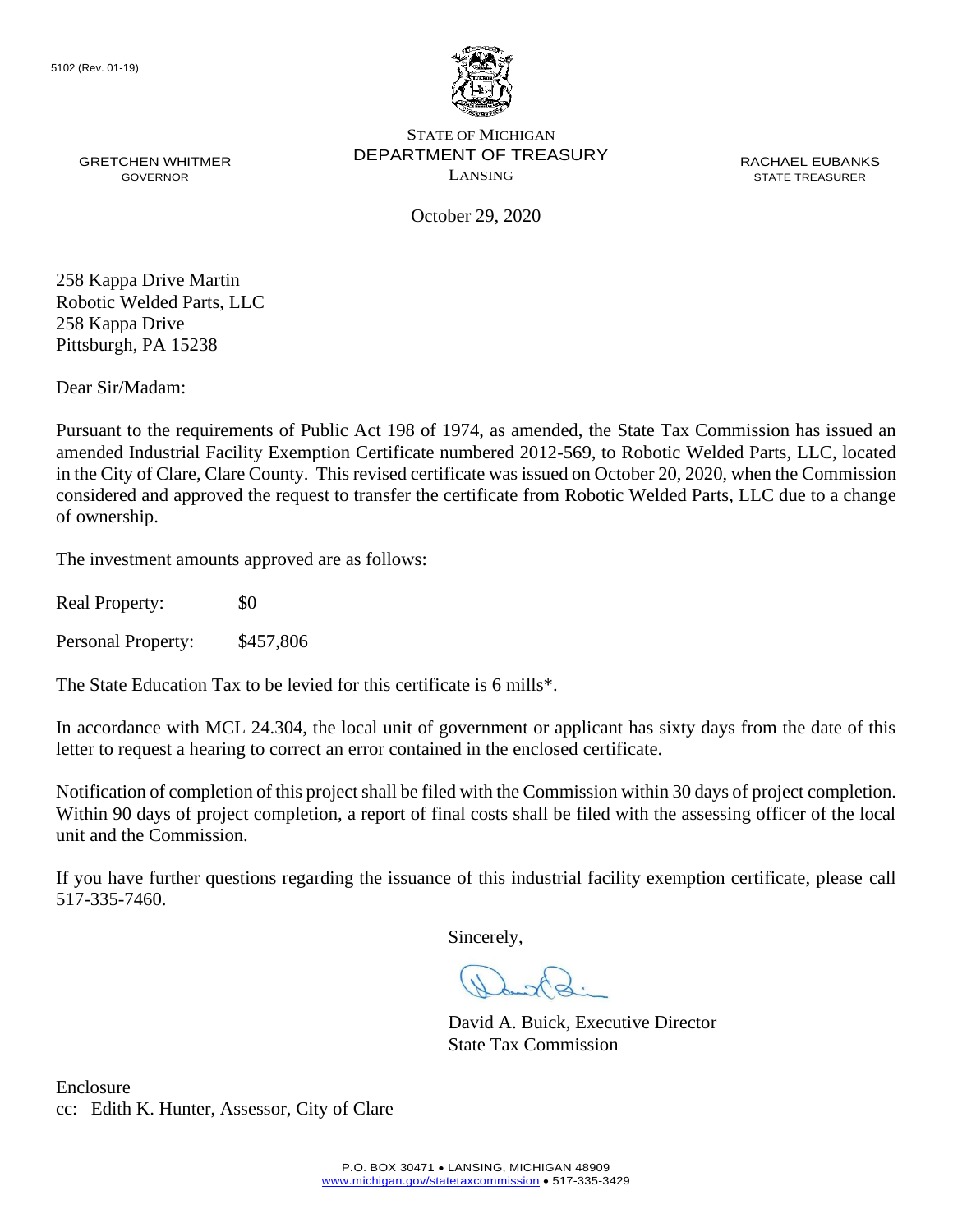## **Industrial Facilities Exemption Certificate**

Certificate No. **2012-569 Amended** 

 Pursuant to the provisions of Public Act 198 of 1974, as amended, the State Tax Commission hereby finds that the industrial property, as described in the approved application, hereafter referred to as the industrial facility, owned or leased by **Robotic Welded Parts, LLC**, and located at **314 E. Fourth Street**, City of Clare, County of Clare, Michigan, within a Plant Rehabilitation District or Industrial Development District, is intended for the construction/installation of new industrial property or for the purpose of restoration or replacement of obsolete industrial property, and complies with Section 9 and other provisions of the act.

 Therefore, as provided by MCL 207.551 to 207.572, inclusive, the State Tax Commission hereby certifies the industrial property as a **new facility**.

 This certificate provides the authority for the assessor to exempt the industrial facility for which this Industrial Facilities Exemption Certificate is in effect, but not the land on which the facility is located, from ad valorem taxation. This certificate further provides the authority to levy a specific tax known as the Industrial Facilities Tax.

 This certificate, unless revoked by order of the State Tax Commission as provided by Public Act 198 of 1974, as amended, shall remain in force for a period of **0** year(s) for real property and **12**  for personal property**;** 

 **Personal property component: Beginning December 31, 2013, and ending December 30, 2025.** 

 **The State Education Tax to be levied for the personal property component of this certificate is 6 mills, unless exempted by MCL 207.564(4) which was enacted with the creation of the Michigan Business Tax.\*** 

 This Industrial Facilities Exemption Certificate is issued on **May 13, 2013**.

 supersedes all previously issued certificates. This amended Industrial Facilities Exemption Certificate is issued on **October 20, 2020**, and





eggy & Nolde

 Peggy L. Nolde, Chairperson State Tax Commission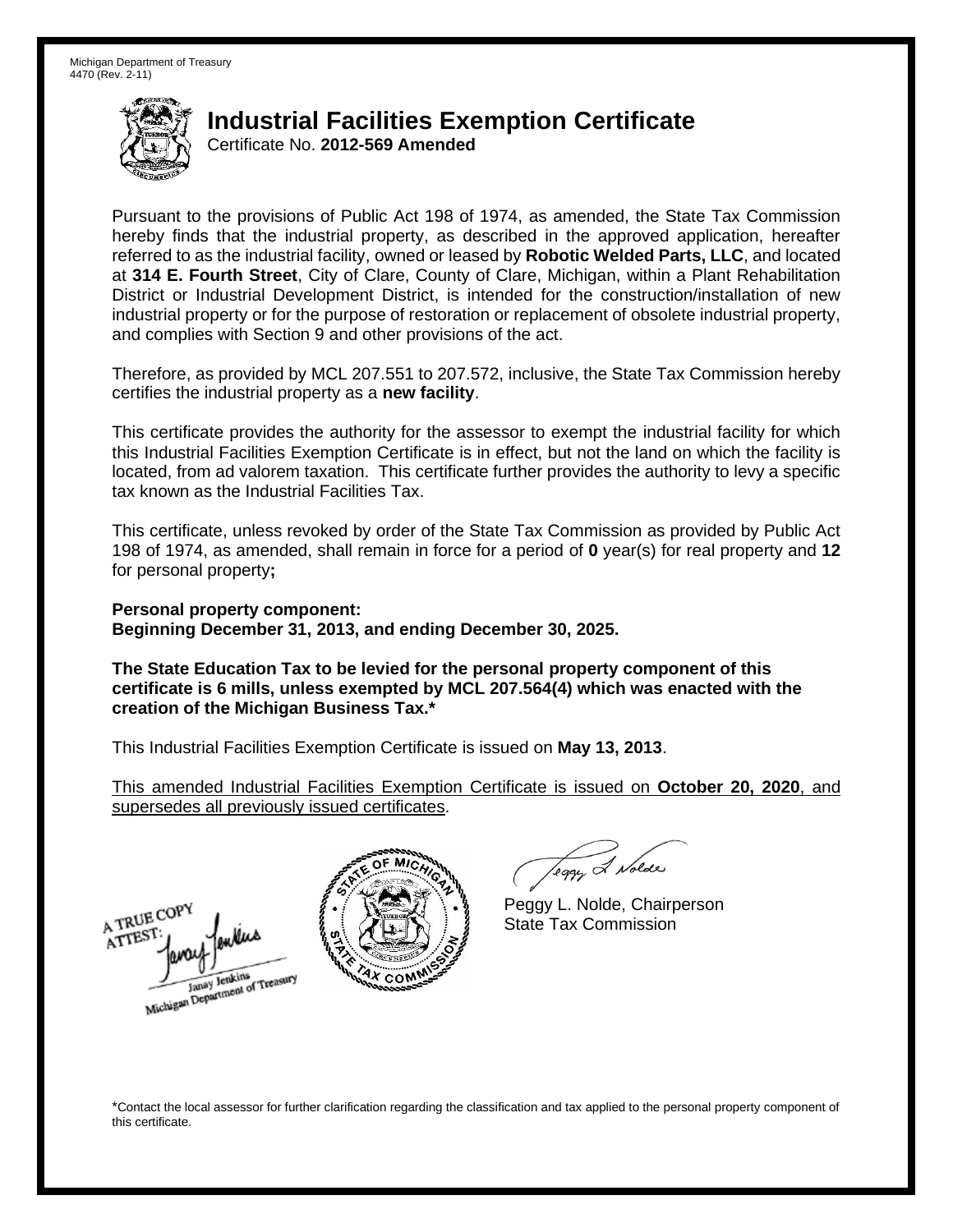

GRETCHEN WHITMER **EXECUTE DEPARTMENT OF TREASURY** THE RACHAEL EUBANKS STATE OF MICHIGAN GRETCHEN WHITMER **STATE THE CONFINITION CONTACT OF I REASUR** T<br>GOVERNOR GOVERNOR BOOKER STATE TREASURER

October 29, 2020

 Pittsburgh, PA 15238 258 Kappa Drive Martin Robotic Welded Parts, LLC 258 Kappa Drive

Dear Sir/Madam:

 considered and approved the request to transfer the certificate from Robotic Welded Parts, LLC due to a change Pursuant to the requirements of Public Act 198 of 1974, as amended, the State Tax Commission has issued an amended Industrial Facility Exemption Certificate numbered 2014-073, to Robotic Welded Parts, LLC, located in the City of Clare, Clare County. This revised certificate was issued on October 20, 2020, when the Commission of ownership.

The investment amounts approved are as follows:

Real Property: \$0

Personal Property: \$232,875

The State Education Tax to be levied for this certificate is 6 mills\*.

In accordance with MCL 24.304, the local unit of government or applicant has sixty days from the date of this letter to request a hearing to correct an error contained in the enclosed certificate.

 Notification of completion of this project shall be filed with the Commission within 30 days of project completion. Within 90 days of project completion, a report of final costs shall be filed with the assessing officer of the local unit and the Commission.

 If you have further questions regarding the issuance of this industrial facility exemption certificate, please call 517-335-7460.

Sincerely,

David A. Buick, Executive Director State Tax Commission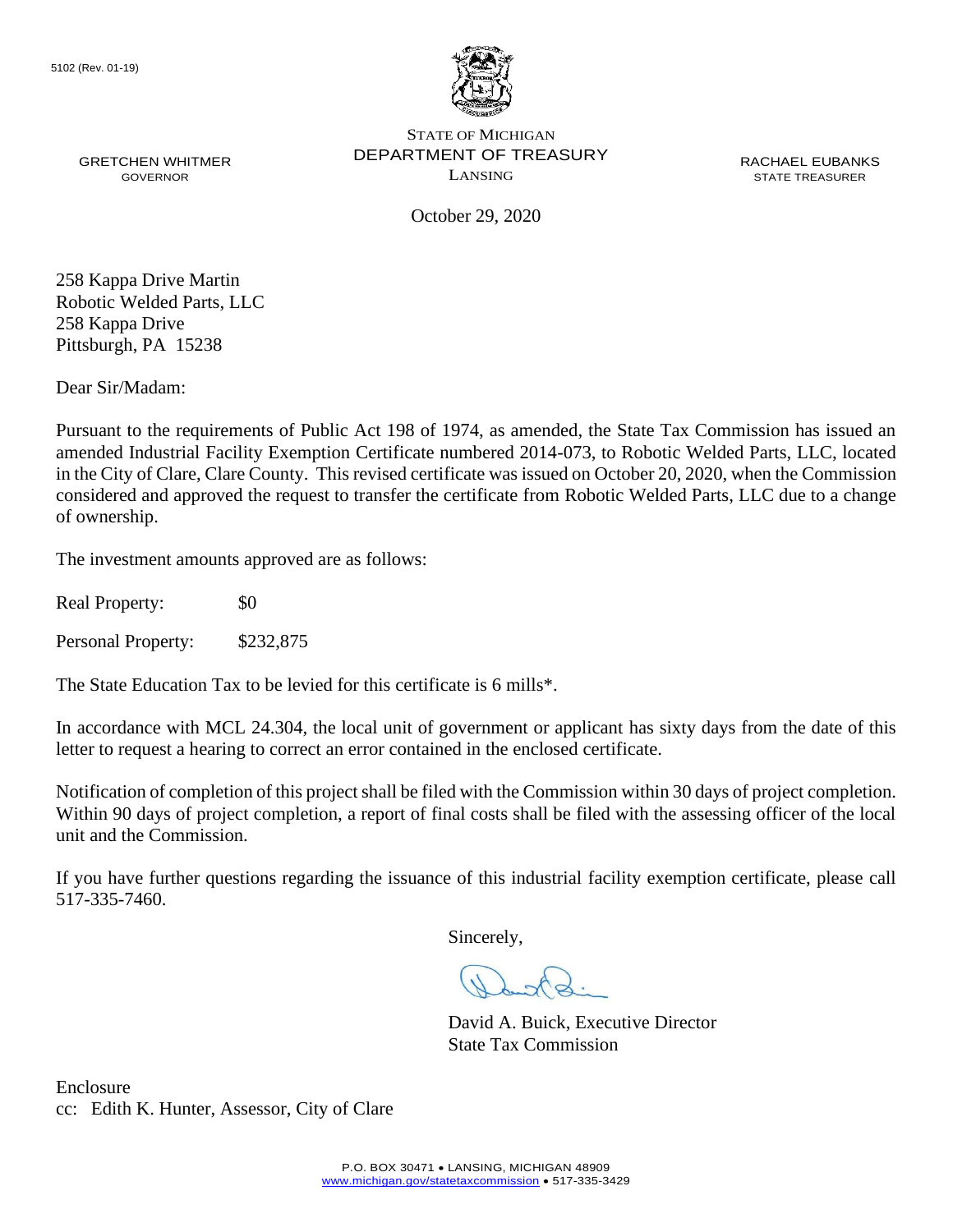## **Industrial Facilities Exemption Certificate**

Certificate No. **2014-073 Amended** 

 Pursuant to the provisions of Public Act 198 of 1974, as amended, the State Tax Commission hereby finds that the industrial property, as described in the approved application, hereafter referred to as the industrial facility, owned or leased by **Robotic Welded Parts, LLC**, and located at **314 E. Fourth Street**, City of Clare, County of Clare, Michigan, within a Plant Rehabilitation District or Industrial Development District, is intended for the construction/installation of new industrial property or for the purpose of restoration or replacement of obsolete industrial property, and complies with Section 9 and other provisions of the act.

 Therefore, as provided by MCL 207.551 to 207.572, inclusive, the State Tax Commission hereby certifies the industrial property as a **new facility**.

 This certificate provides the authority for the assessor to exempt the industrial facility for which this Industrial Facilities Exemption Certificate is in effect, but not the land on which the facility is located, from ad valorem taxation. This certificate further provides the authority to levy a specific tax known as the Industrial Facilities Tax.

 This certificate, unless revoked by order of the State Tax Commission as provided by Public Act 198 of 1974, as amended, shall remain in force for a period of **0** year(s) for real property and **12**  for personal property**;** 

 **Personal property component: Beginning December 31, 2014, and ending December 30, 2026.** 

 **The State Education Tax to be levied for the personal property component of this certificate is 6 mills, unless exempted by MCL 207.564(4) which was enacted with the creation of the Michigan Business Tax.\*** 

 This Industrial Facilities Exemption Certificate is issued on **May 12, 2014** 

 supersedes all previously issued certificates. This amended Industrial Facilities Exemption Certificate is issued on **October 20, 2020**, and





eggy & Nolde

 Peggy L. Nolde, Chairperson State Tax Commission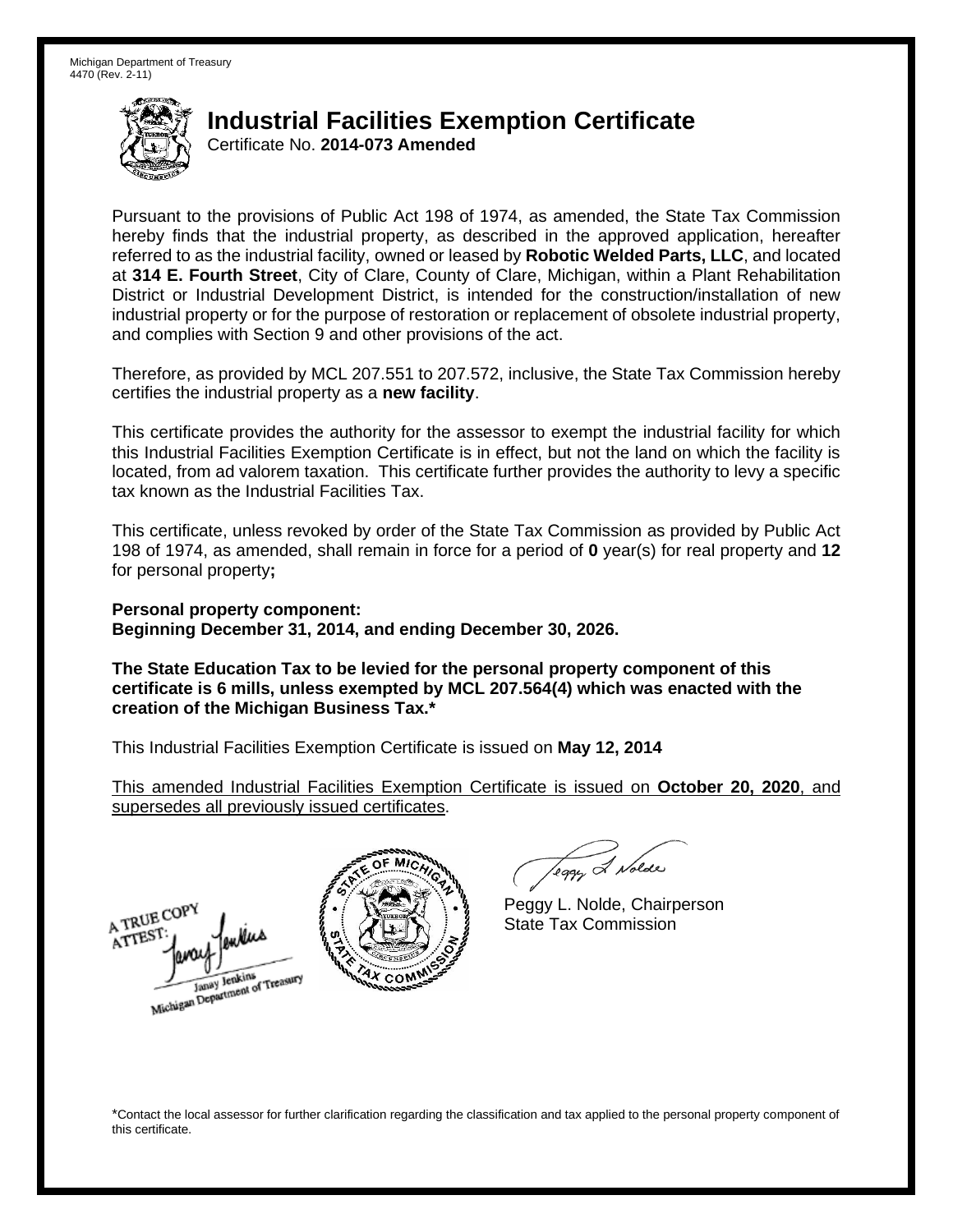

October 29, 2020

Bryan Howard Proos Manufacturing, LLC 2555 Oak Industrial Drive, NE, Suite A Grand Rapids, MI 49505

Dear Sir/Madam:

 the City of Grand Rapids, Kent County. This revised certificate was issued on October 20, 2020, when the Pursuant to the requirements of Public Act 198 of 1974, as amended, the State Tax Commission has issued an amended Industrial Facility Exemption Certificate numbered 2014-425, to Proos Manufacturing, LLC, located in Commission considered and approved the request to transfer the certificate from Proos Manufacturing, Inc.

The investment amounts approved are as follows:

Real Property: \$160,000

Personal Property: \$315,000

The State Education Tax to be levied for this certificate is 6 mills\*.

In accordance with MCL 24.304, the local unit of government or applicant has sixty days from the date of this letter to request a hearing to correct an error contained in the enclosed certificate.

 Notification of completion of this project shall be filed with the Commission within 30 days of project completion. Within 90 days of project completion, a report of final costs shall be filed with the assessing officer of the local unit and the Commission.

 If you have further questions regarding the issuance of this industrial facility exemption certificate, please call 517-335-7460.

Sincerely,

David A. Buick, Executive Director State Tax Commission

Enclosure cc: Paula A. Grivins-Jastifer, Assessor, City of Grand Rapids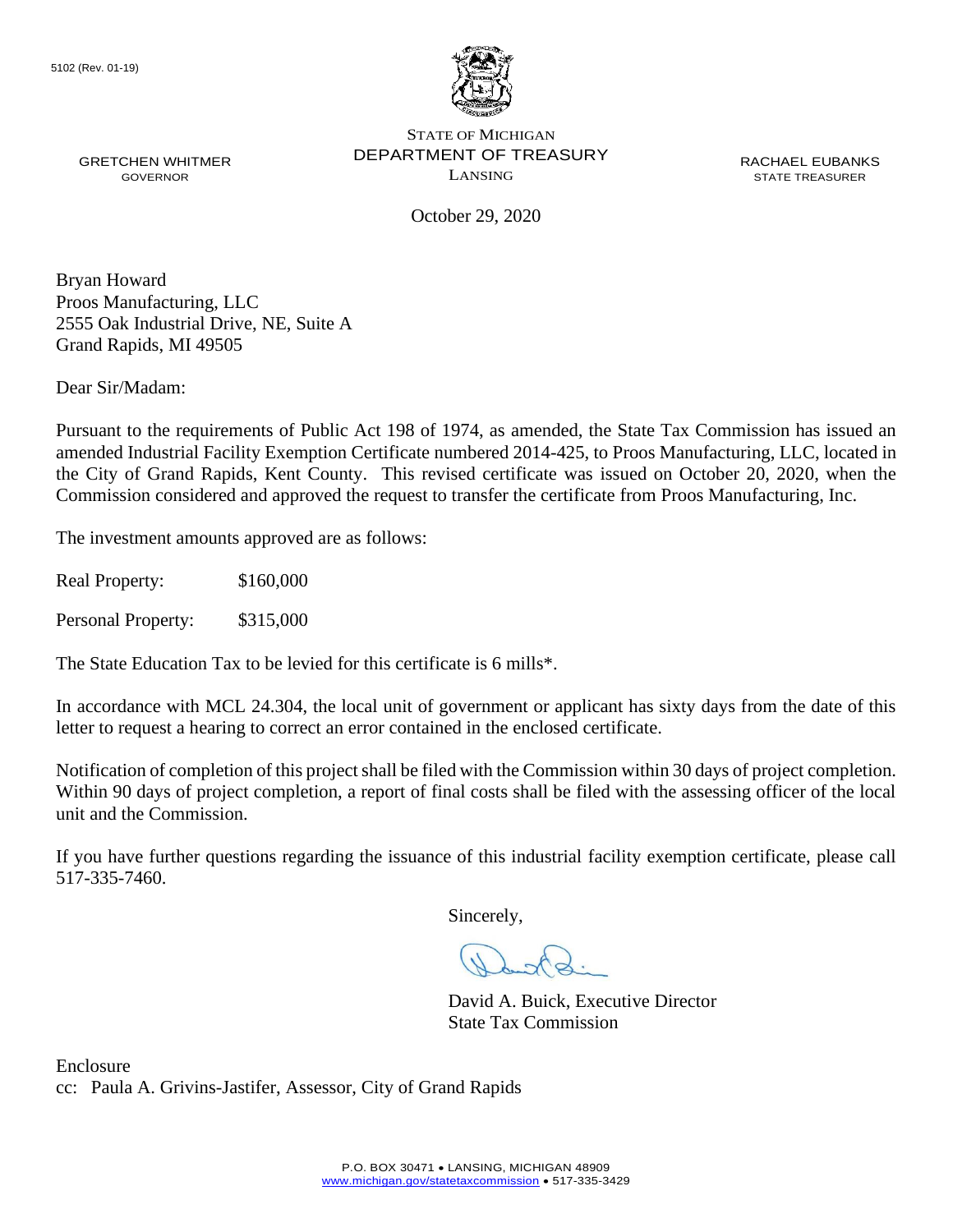## **Industrial Facilities Exemption Certificate**

Certificate No. **2014-425 Amended** 

 Pursuant to the provisions of Public Act 198 of 1974, as amended, the State Tax Commission hereby finds that the industrial property, as described in the approved application, hereafter referred to as the industrial facility, owned or leased by **Proos Manufacturing, LLC**, and located  at **2555 Oak Industrial Drive, NE, Suite A**, City of Grand Rapids, County of Kent, Michigan, within a Plant Rehabilitation District or Industrial Development District, is intended for the construction/installation of new industrial property or for the purpose of restoration or replacement of obsolete industrial property, and complies with Section 9 and other provisions of the act.

 Therefore, as provided by MCL 207.551 to 207.572, inclusive, the State Tax Commission hereby certifies the industrial property as a **new facility**.

 This certificate provides the authority for the assessor to exempt the industrial facility for which this Industrial Facilities Exemption Certificate is in effect, but not the land on which the facility is located, from ad valorem taxation. This certificate further provides the authority to levy a specific tax known as the Industrial Facilities Tax.

 This certificate, unless revoked by order of the State Tax Commission as provided by Public Act 198 of 1974, as amended, shall remain in force for a period of **12** year(s) for real property and **8**  for personal property**;** 

 **Real property component: Beginning December 31, 2014, and ending December 30, 2026.** 

 **The State Education Tax to be levied for the real property component of this certificate is 6 mills.** 

 **Personal property component: Beginning December 31, 2014, and ending December 30, 2022.** 

 **The State Education Tax to be levied for the personal property component of this certificate is 6 mills, unless exempted by MCL 207.564(4) which was enacted with the creation of the Michigan Business Tax.\*** 

 This Industrial Facilities Exemption Certificate is issued on **December 16, 2014** 

 supersedes all previously issued certificates. This amended Industrial Facilities Exemption Certificate is issued on **October 20, 2020**, and

A TRUE COP A TTEST enders Michigan Department of Treasury COM<sub>2</sub>

Teggy & Nolde

 Peggy L. Nolde, Chairperson State Tax Commission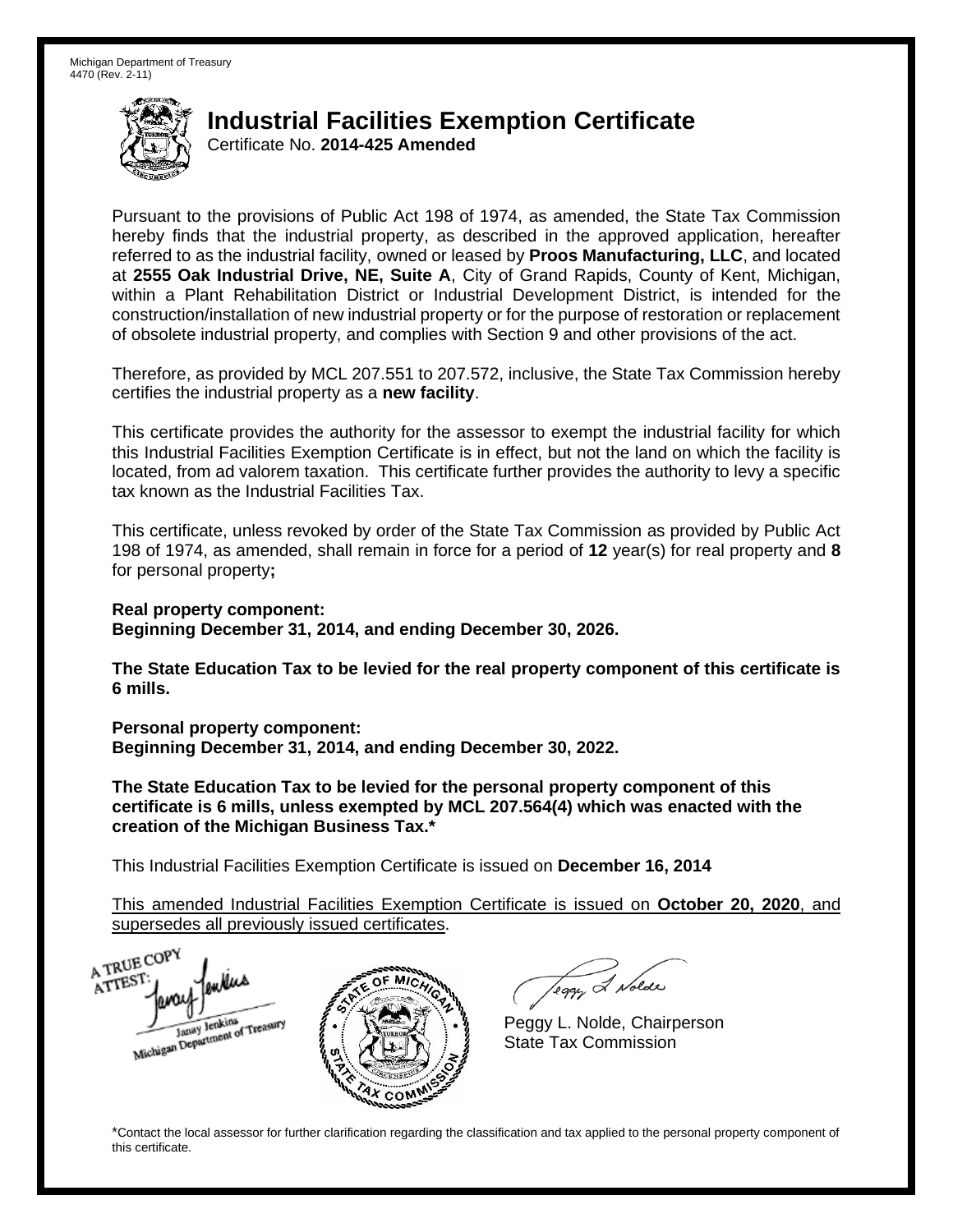

October 29, 2020

Sukrit Sharma President Indica-MCS, LLC 919 Garden Lane Fowlerville, MI 48836

Dear Sir/Madam:

 Village of Fowlerville, Livingston County. This revised certificate was issued on October 20, 2020, when the Pursuant to the requirements of Public Act 198 of 1974, as amended, the State Tax Commission has issued an amended Industrial Facility Exemption Certificate numbered 2015-063, to Indica-MCS, LLC, located in the Commission considered and approved the request to transfer the certificate from Medical Comfort Specialists, LLC.

The investment amounts approved are as follows:

Real Property: \$2,026,250

Personal Property: \$0

The State Education Tax to be levied for this certificate is 6 mills\*.

In accordance with MCL 24.304, the local unit of government or applicant has sixty days from the date of this letter to request a hearing to correct an error contained in the enclosed certificate.

 Notification of completion of this project shall be filed with the Commission within 30 days of project completion. Within 90 days of project completion, a report of final costs shall be filed with the assessing officer of the local unit and the Commission.

 If you have further questions regarding the issuance of this industrial facility exemption certificate, please call 517-335-7460.

Sincerely,

David A. Buick, Executive Director State Tax Commission

Enclosure cc: Amy Pashby, Assessor, Village of Fowlerville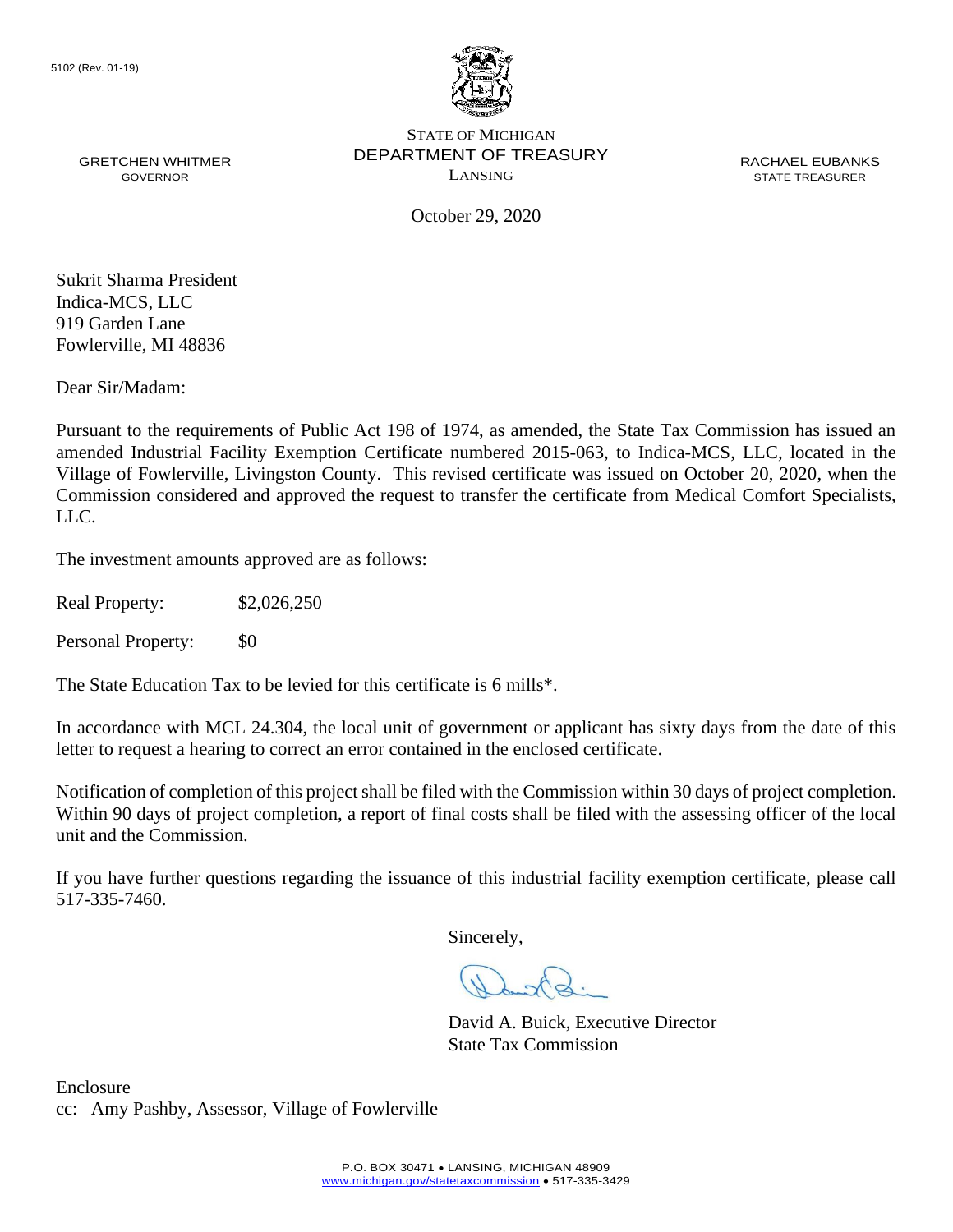## **Industrial Facilities Exemption Certificate**

Certificate No. **2015-063 Amended** 

 Pursuant to the provisions of Public Act 198 of 1974, as amended, the State Tax Commission hereby finds that the industrial property, as described in the approved application, hereafter referred to as the industrial facility, owned or leased by **Indica-MCS, LLC**, and located at **919 Garden Lane**, Village of Fowlerville, County of Livingston, Michigan, within a Plant Rehabilitation District or Industrial Development District, is intended for the construction/installation of new industrial property or for the purpose of restoration or replacement of obsolete industrial property, and complies with Section 9 and other provisions of the act.

 Therefore, as provided by MCL 207.551 to 207.572, inclusive, the State Tax Commission hereby certifies the industrial property as a **new facility**.

 This certificate provides the authority for the assessor to exempt the industrial facility for which this Industrial Facilities Exemption Certificate is in effect, but not the land on which the facility is located, from ad valorem taxation. This certificate further provides the authority to levy a specific tax known as the Industrial Facilities Tax.

 This certificate, unless revoked by order of the State Tax Commission as provided by Public Act 198 of 1974, as amended, shall remain in force for a period of **12** year(s) for real property and **0**  for personal property**;** 

 **Real property component: Beginning December 31, 2015, and ending December 30, 2027.** 

 **The State Education Tax to be levied for the real property component of this certificate is 6 mills.** 

 This Industrial Facilities Exemption Certificate is issued on **April 27, 2015** 

 supersedes all previously issued certificates. This amended Industrial Facilities Exemption Certificate is issued on **October 20, 2020**, and



 $0<sup>n</sup>$ 

leggy & Nolde

 Peggy L. Nolde, Chairperson State Tax Commission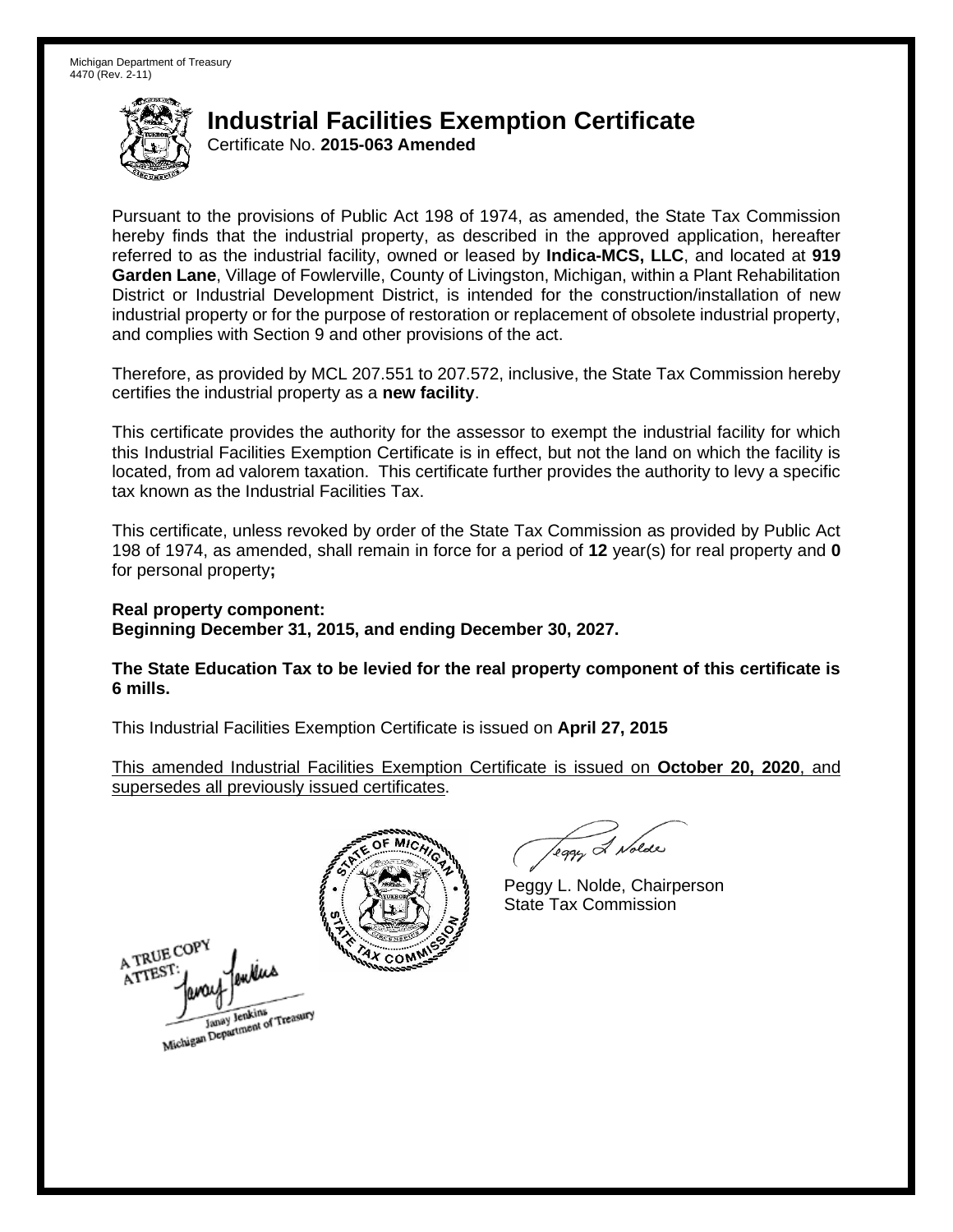

October 29, 2020

 Smyrna, TN 37167 Richard Stepien ZSI, Inc. 8100 Tridon Drive

Dear Sir/Madam:

Pursuant to the requirements of Public Act 198 of 1974, as amended, the State Tax Commission has issued an amended Industrial Facility Exemption Certificate numbered 2015-140, to ZSI, Inc., located in the City of Auburn Hills, Oakland County. This revised certificate was issued on October 20, 2020, when the Commission considered and approved the request to transfer the certificate from Hydra-Zorb Co..

The investment amounts approved are as follows:

Real Property: \$4,525,244

Personal Property: \$0

The State Education Tax to be levied for this certificate is 6 mills\*.

In accordance with MCL 24.304, the local unit of government or applicant has sixty days from the date of this letter to request a hearing to correct an error contained in the enclosed certificate.

 Notification of completion of this project shall be filed with the Commission within 30 days of project completion. Within 90 days of project completion, a report of final costs shall be filed with the assessing officer of the local unit and the Commission.

 If you have further questions regarding the issuance of this industrial facility exemption certificate, please call 517-335-7460.

Sincerely,

David A. Buick, Executive Director State Tax Commission

Enclosure cc: William D. Griffin, Assessor, City of Auburn Hills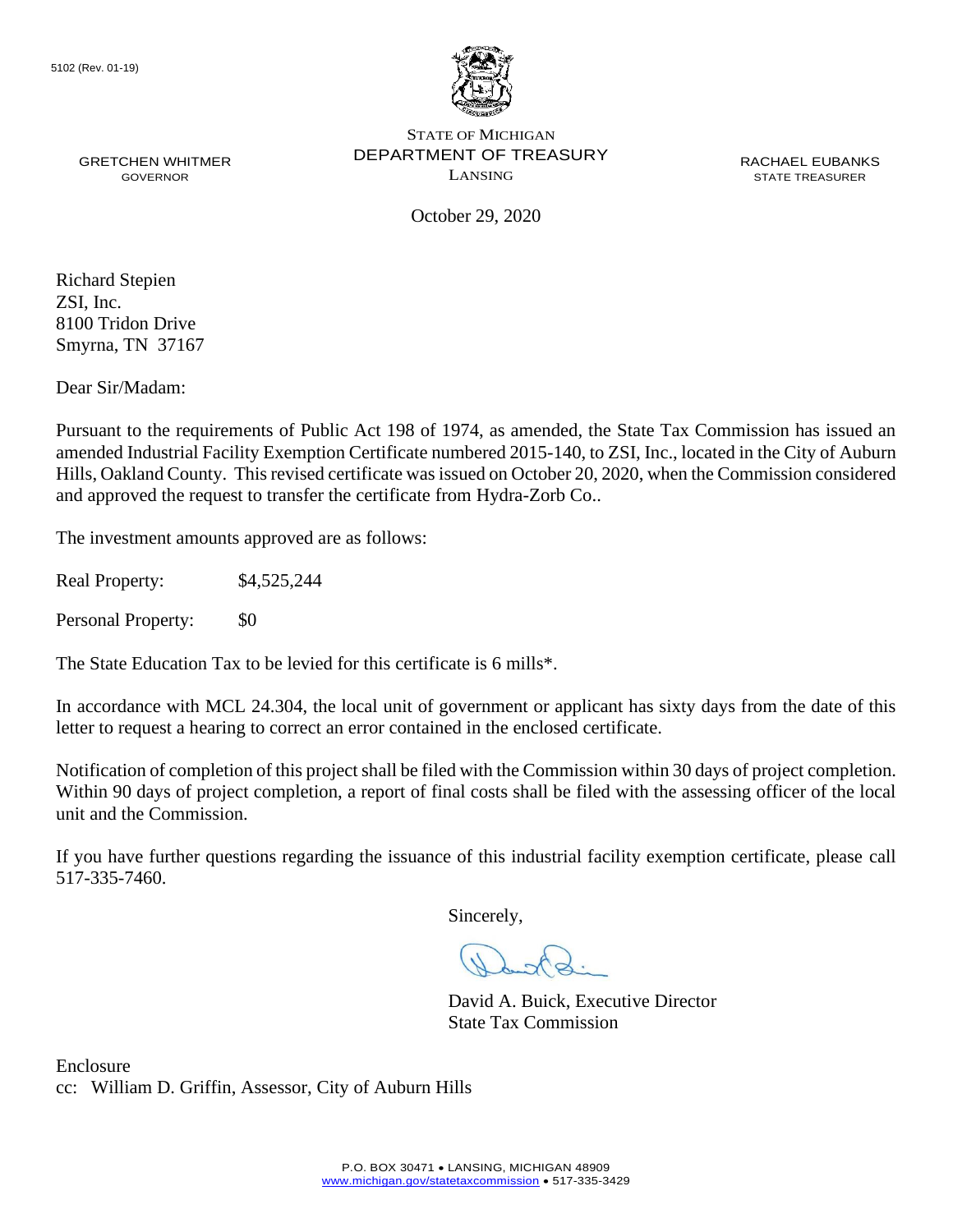# **Industrial Facilities Exemption Certificate**

Certificate No. **2015-140 Amended** 

 Pursuant to the provisions of Public Act 198 of 1974, as amended, the State Tax Commission hereby finds that the industrial property, as described in the approved application, hereafter referred to as the industrial facility, owned or leased by **ZSI, Inc.**, and located at **1751 Summit Drive**, City of Auburn Hills, County of Oakland, Michigan, within a Plant Rehabilitation District or Industrial Development District, is intended for the construction/installation of new industrial property or for the purpose of restoration or replacement of obsolete industrial property, and complies with Section 9 and other provisions of the act.

 Therefore, as provided by MCL 207.551 to 207.572, inclusive, the State Tax Commission hereby certifies the industrial property as a **new facility**.

 This certificate provides the authority for the assessor to exempt the industrial facility for which this Industrial Facilities Exemption Certificate is in effect, but not the land on which the facility is located, from ad valorem taxation. This certificate further provides the authority to levy a specific tax known as the Industrial Facilities Tax.

 This certificate, unless revoked by order of the State Tax Commission as provided by Public Act for personal property**;**  198 of 1974, as amended, shall remain in force for a period of **8** year(s) for real property and **0** 

 **Real property component: Beginning December 31, 2015, and ending December 30, 2023.** 

 **The State Education Tax to be levied for the real property component of this certificate is 6 mills.** 

 This Industrial Facilities Exemption Certificate is issued on **October 12, 2015** 

 supersedes all previously issued certificates. This amended Industrial Facilities Exemption Certificate is issued on **October 20, 2020**, and



 $0<sup>n</sup>$ 

leggy & Nolde

 Peggy L. Nolde, Chairperson State Tax Commission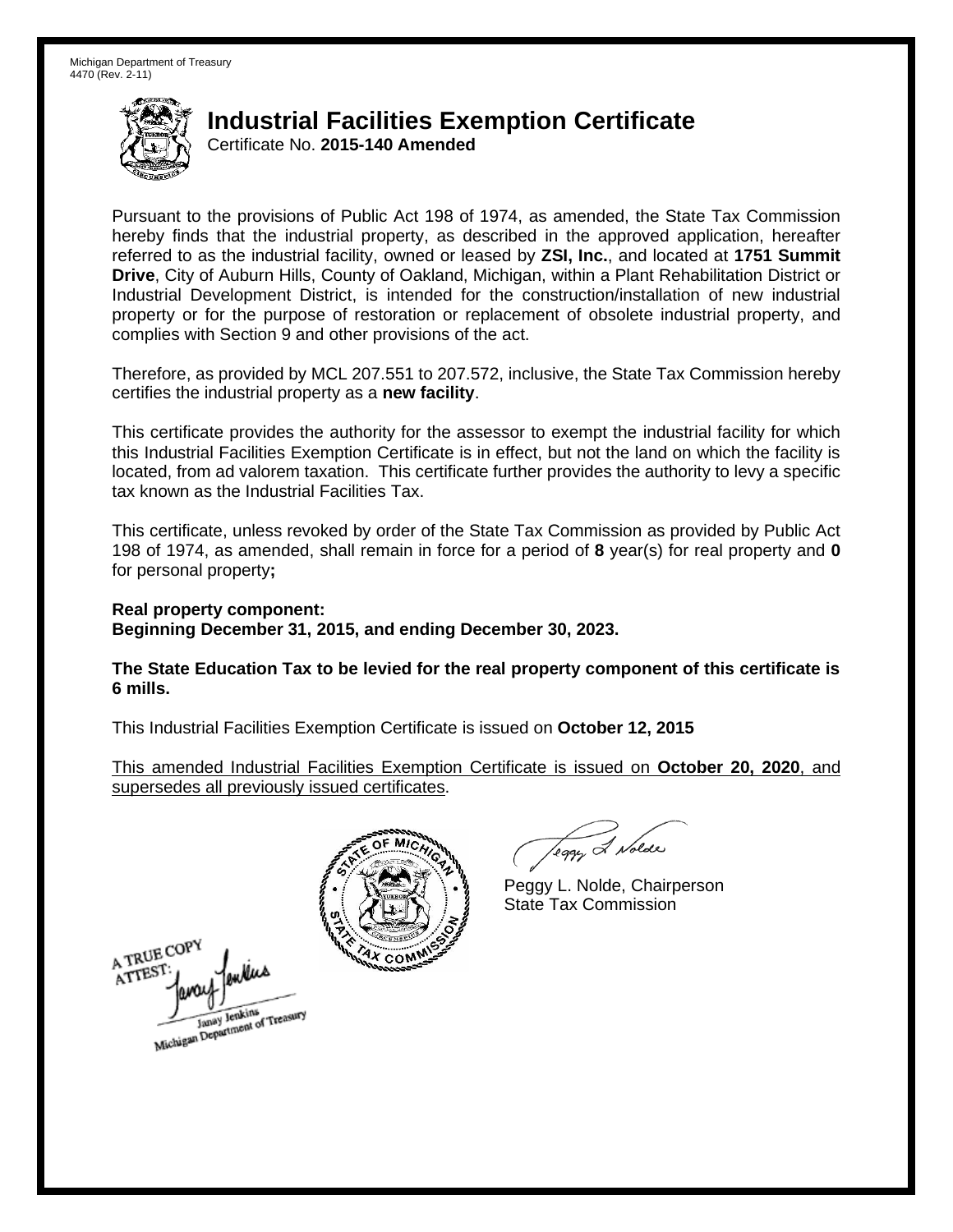

October 29, 2020

258 Kappa Drive Martin Robotic Welded Parts, LLC 258 Kappa Drive Pittsburgh, PA 15238

Dear Sir/Madam:

 considered and approved the request to transfer the certificate from Robotic Welded Parts, LLC due to a change Pursuant to the requirements of Public Act 198 of 1974, as amended, the State Tax Commission has issued an amended Industrial Facility Exemption Certificate numbered 2015-148, to Robotic Welded Parts, LLC, located in the City of Clare, Clare County. This revised certificate was issued on October 20, 2020, when the Commission of ownership.

The investment amounts approved are as follows:

Real Property: \$0

Personal Property: \$512,820

The State Education Tax to be levied for this certificate is 6 mills\*.

In accordance with MCL 24.304, the local unit of government or applicant has sixty days from the date of this letter to request a hearing to correct an error contained in the enclosed certificate.

 Notification of completion of this project shall be filed with the Commission within 30 days of project completion. Within 90 days of project completion, a report of final costs shall be filed with the assessing officer of the local unit and the Commission.

 If you have further questions regarding the issuance of this industrial facility exemption certificate, please call 517-335-7460.

Sincerely,

David A. Buick, Executive Director State Tax Commission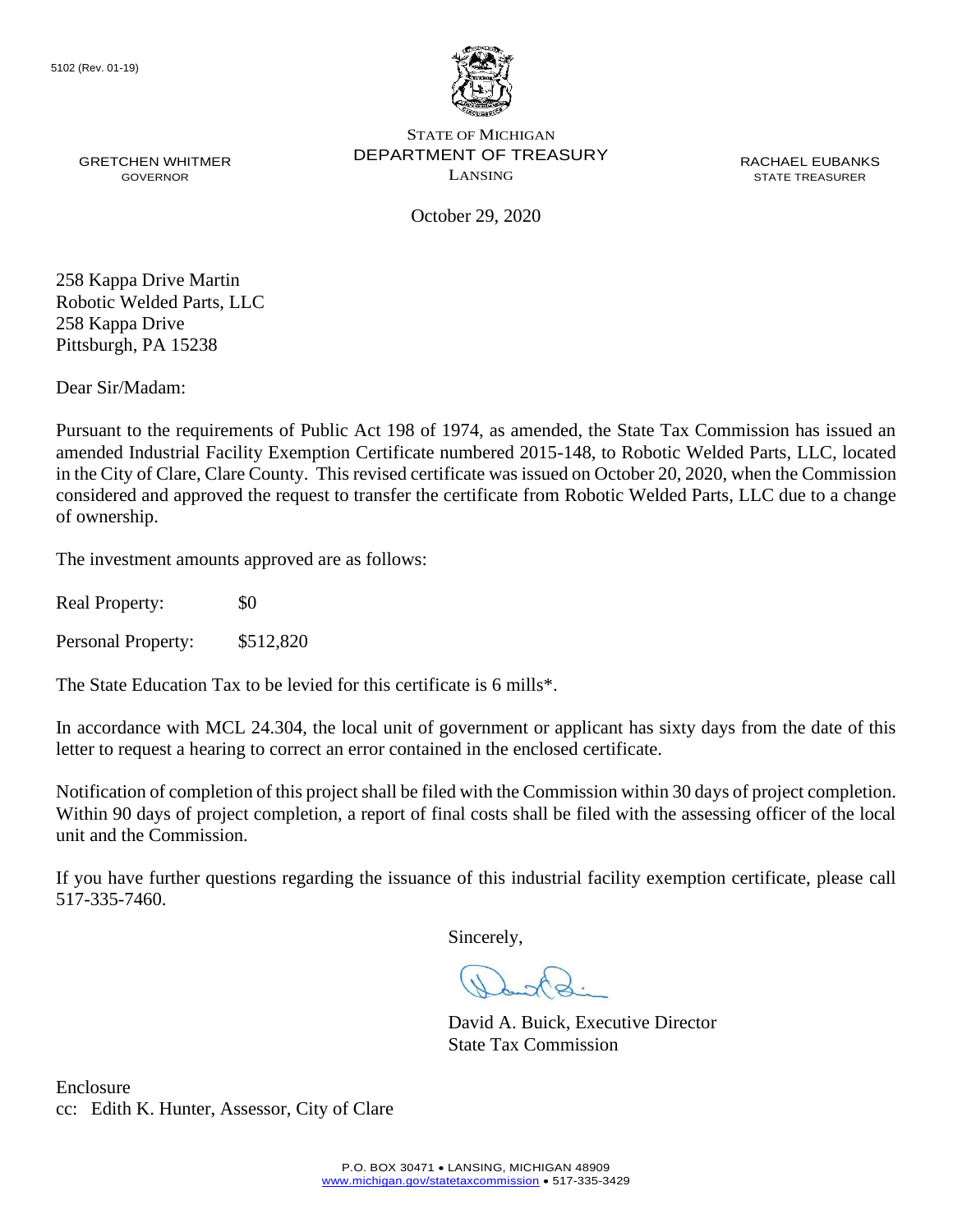## **Industrial Facilities Exemption Certificate**

Certificate No. **2015-148 Amended** 

 Pursuant to the provisions of Public Act 198 of 1974, as amended, the State Tax Commission hereby finds that the industrial property, as described in the approved application, hereafter referred to as the industrial facility, owned or leased by **Robotic Welded Parts, LLC**, and located District or Industrial Development District, is intended for the construction/installation of new industrial property or for the purpose of restoration or replacement of obsolete industrial property, at **314 E. Fourth Street**, City of Clare, County of Clare, Michigan, within a Plant Rehabilitation and complies with Section 9 and other provisions of the act.

 Therefore, as provided by MCL 207.551 to 207.572, inclusive, the State Tax Commission hereby certifies the industrial property as a **new facility**.

 This certificate provides the authority for the assessor to exempt the industrial facility for which this Industrial Facilities Exemption Certificate is in effect, but not the land on which the facility is located, from ad valorem taxation. This certificate further provides the authority to levy a specific tax known as the Industrial Facilities Tax.

 This certificate, unless revoked by order of the State Tax Commission as provided by Public Act 198 of 1974, as amended, shall remain in force for a period of **0** year(s) for real property and **12**  for personal property**;** 

 **Personal property component: Beginning December 31, 2015, and ending December 30, 2027.** 

 **The State Education Tax to be levied for the personal property component of this certificate is 6 mills, unless exempted by MCL 207.564(4) which was enacted with the creation of the Michigan Business Tax.\*** 

 This Industrial Facilities Exemption Certificate is issued on **October 12, 2015** 

 supersedes all previously issued certificates. This amended Industrial Facilities Exemption Certificate is issued on **October 20, 2020**, and





eggy & Nolde

 Peggy L. Nolde, Chairperson State Tax Commission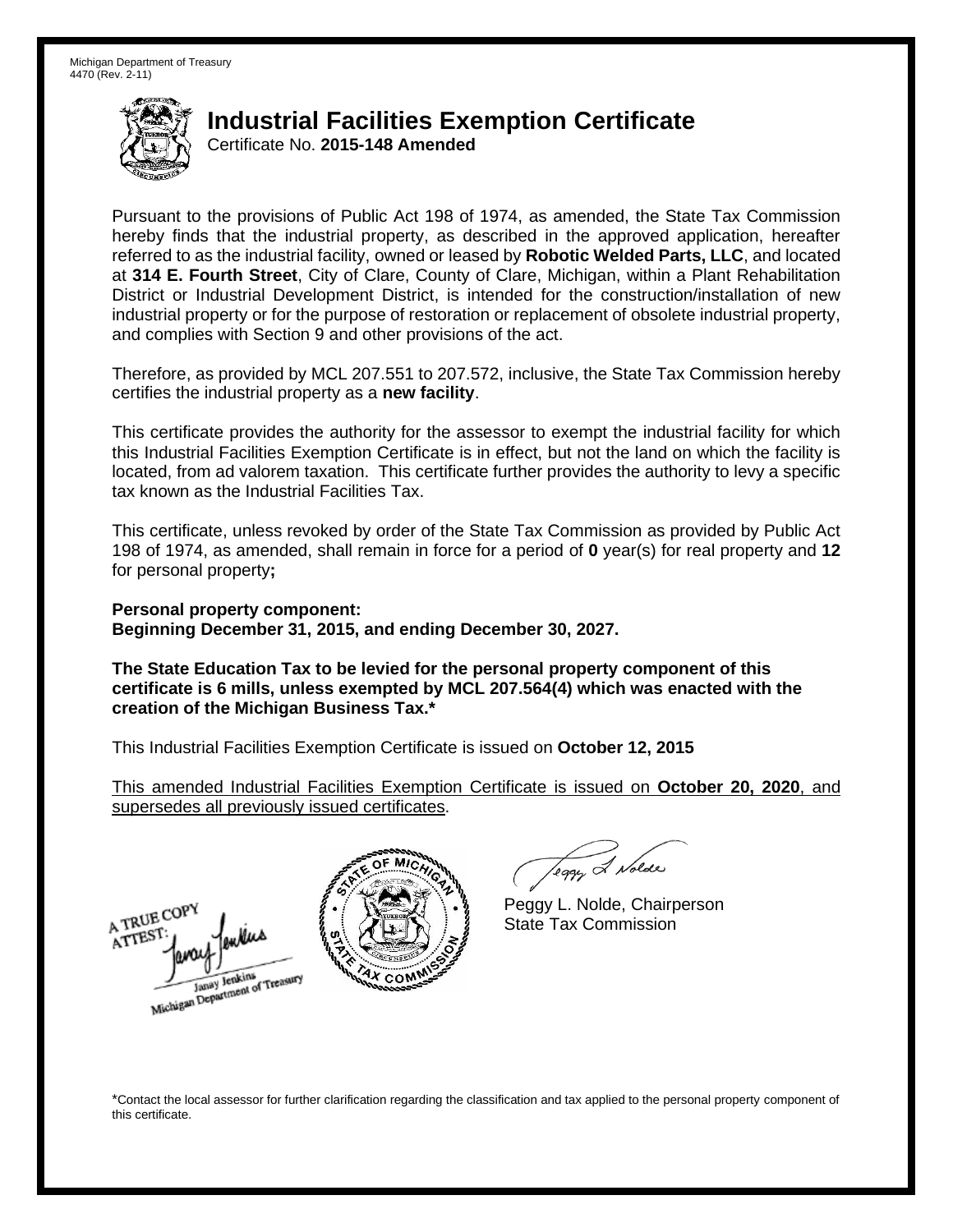

GRETCHEN WHITMER **EXECUTE DEPARTMENT OF TREASURY** THE RACHAEL EUBANKS STATE OF MICHIGAN GRETCHEN WHITMER **STATE THE CONFINITION CONTACT OF I REASUR** T<br>GOVERNOR GOVERNOR BOOKER STATE TREASURER

October 29, 2020

Kevin Gerard Pregis Films, LLC 1100 Hynes Avenue SW, Suite C Grand Rapids, MI 49507

Dear Sir/Madam:

Pursuant to the requirements of Public Act 198 of 1974, as amended, the State Tax Commission has issued an amended Industrial Facility Exemption Certificate numbered 2016-093, to Pregis Films, LLC, located in the City of Grand Rapids, Kent County. This revised certificate was issued on October 20, 2020, when the Commission considered and approved the request to transfer the certificate from Eagle Film Extruders, LLC.

The investment amounts approved are as follows:

Real Property: \$2,052,137

Personal Property: \$0

The State Education Tax to be levied for this certificate is 6 mills\*.

In accordance with MCL 24.304, the local unit of government or applicant has sixty days from the date of this letter to request a hearing to correct an error contained in the enclosed certificate.

 Notification of completion of this project shall be filed with the Commission within 30 days of project completion. Within 90 days of project completion, a report of final costs shall be filed with the assessing officer of the local unit and the Commission.

 If you have further questions regarding the issuance of this industrial facility exemption certificate, please call 517-335-7460.

Sincerely,

David A. Buick, Executive Director State Tax Commission

Enclosure cc: Paula A. Grivins-Jastifer, Assessor, City of Grand Rapids